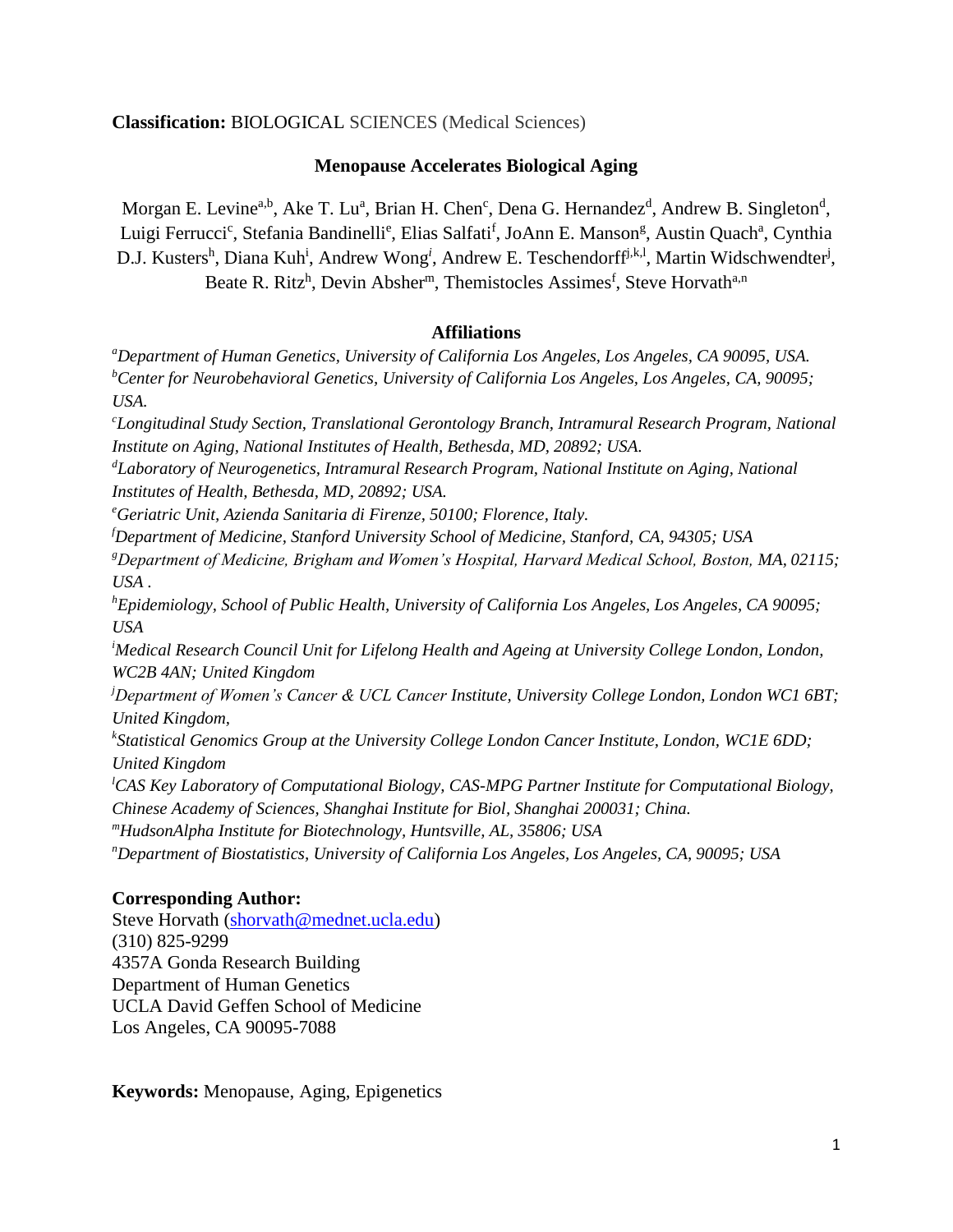#### **Abstract**

While epigenetic processes have been linked to aging and disease in other systems, it is not yet known whether they relate to reproductive aging. Recently, we developed a highly accurate epigenetic biomarker of age (known as epigenetic clock) which is based on DNA methylation levels. Here we carry out an epigenetic clock analysis of blood, saliva, and buccal epithelium using data from four large studies: Women's Health Initiative (n=1,864), InCHIANTI (n=200), PEG (n=256), and the United Kingdom Medical Research Council National Survey of Health and Development (NSHD) (n=790). We find that increased epigenetic age acceleration in blood is significantly associated with earlier menopause ( $P=0.00091$ ), bilateral oophorectomy ( $P=0.0034$ ), and a longer time since menopause  $(P=0.017)$ . Conversely, buccal epithelium and saliva do not relate to age at menopause, however lower epigenetic age is exhibited in women who undergo menopausal hormone therapy ( $P=0.00078$ ). Using genetic data we find evidence of co-heritability between age at menopause and epigenetic age acceleration in blood. Using Mendelian randomization analysis we find that two SNPs that are highly associated with age at menopause exhibit a significant association with epigenetic age acceleration. Overall, our Mendelian randomization approach and other lines of evidence suggest that menopause accelerates epigenetic aging of blood, but mechanistic studies will be needed to further dissect cause-and-effect relationships.

#### **Significance Statement**

Within an evolutionary framework, aging and reproduction are intrinsically linked. While both laboratory and epidemiological studies have observed associations between the timing of reproductive senescence and longevity, it is not yet known whether differences in the age of menopause are reflected in biomarkers of aging. Using our recently developed biomarker of aging,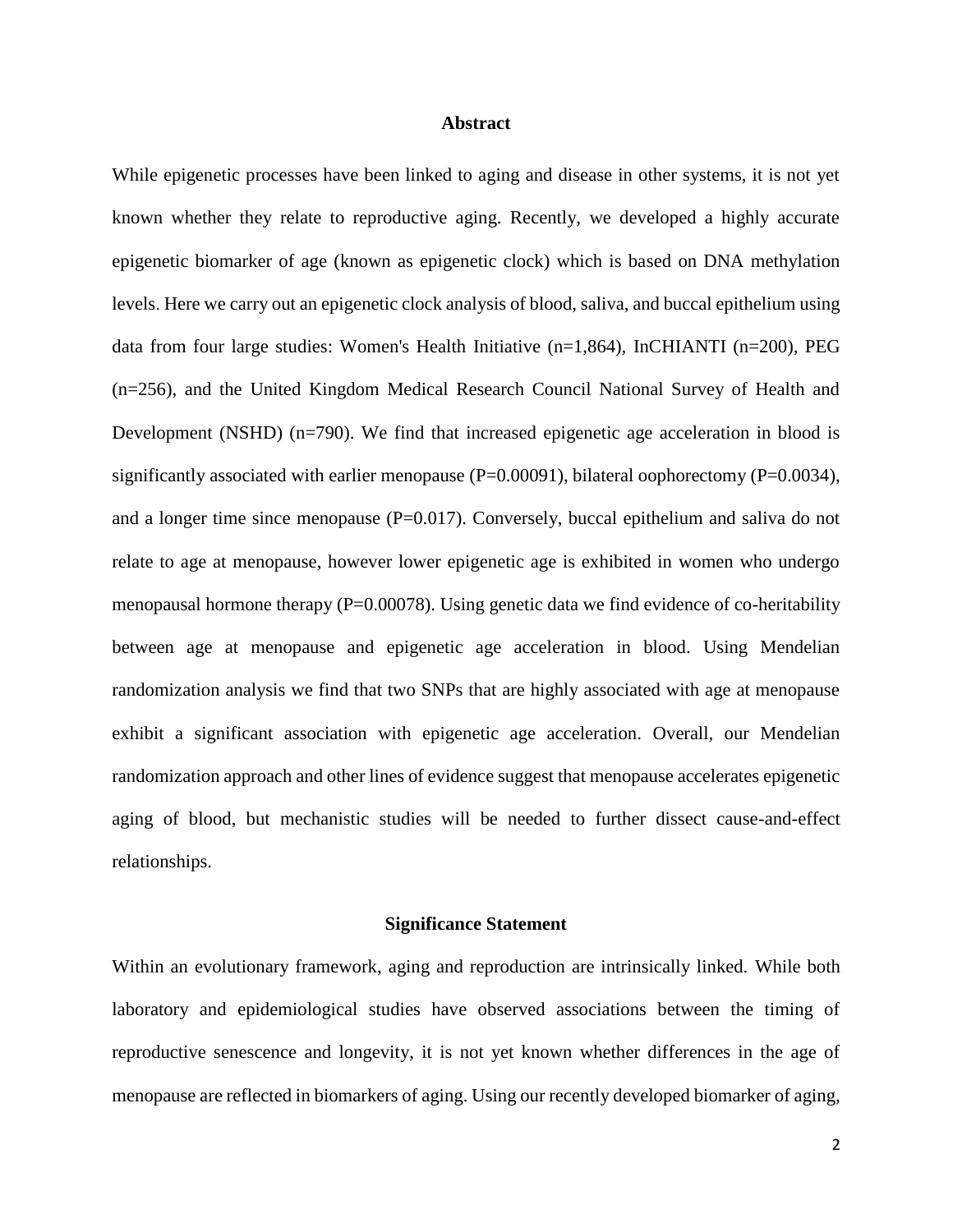the "epigenetic clock", we examined whether age at menopause is associated with epigenetic age of blood, saliva, and buccal epithelium. This is the first definitive study to show an association between age of menopause and biological aging (measured using the epigenetic clock). Our results also indicate menopause may accelerate the epigenetic aging process in blood and that age at menopause and epigenetic age acceleration share a common genetic signature.

#### **INTRODUCTION**

Reproductive senescence, concluding in menopause, is a feature of all female mammals(1), yet humans are unique in that they experience exceptionally long post-reproductive lifespans. Within human populations, the timing of menopause onset has been linked to susceptibility for age-related morbidity and mortality outcomes(1). For instance, observational studies have uncovered associations between a woman's age at menopause and her subsequent risk of mortality. Results based on 12,134 Dutch women showed that for every one year increase in the age of menopause, age-adjusted mortality rate was decreased by 2%(2).

While social/behavioral and developmental factors, such as smoking, lifetime socioeconomic circumstances , infant growth, breastfeeding, and childhood cognitive ability have been shown to influence reproductive aging, age at menopause is also considered to be highly heritable, with estimates from twin and sibling studies ranging from about 0.40-0.70(3-10). A recent large-scale genome-wide association study identified 44 genomic loci with common variants that significantly related to age at menopause(11), while a case-control study comparing centenarian women to those with average lifespans, found that individuals from families with a history of longevity also tend to exhibit delayed reproductive aging (12).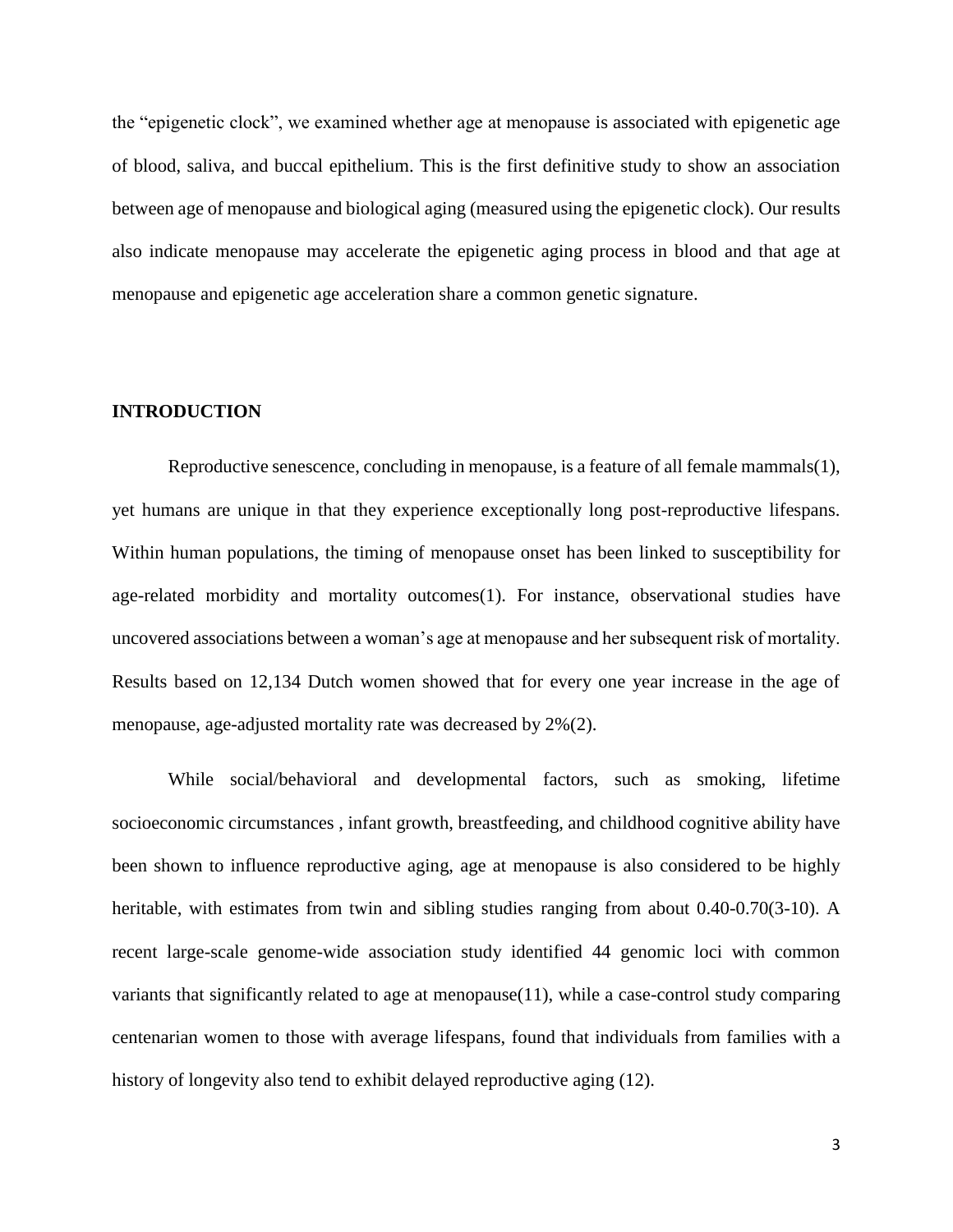While these and other studies suggest that there might be a relationship between age at menopause and the biological aging rate, it has been difficult to test this hypothesis due to the dearth of molecular biomarkers of aging. Several recent articles describe epigenetic biomarkers of aging based on methylation levels(13-16), drawing upon the fact that chronological age has a profound effect on DNA methylation (DNAm) levels (17-26). While previous articles describe epigenetic age measures that only apply to a single tissue (saliva (13 ) or blood (14)), our recently developed "epigenetic clock" method (based on 353 CpGs) applies to every human tissue and cell type that contain DNA, with the exception of sperm(15). Age acceleration effects can be estimated by contrasting DNAm age with an individual's chronological age. For instance, a woman whose blood has a higher DNAm age than expected based upon her chronological age, can be said to exhibit positive age acceleration—or can be thought of as aging faster than expected. Age acceleration has also been shown to have a strong genetic basis—with heritability estimates of 40% for older subjects(15, 27). While the epigenetic clock has been shown to relate to a number of aging-related outcomes (27-30), it is not yet known whether it relates to reproductive aging.

Using data from four large observational studies—Women's Health Initiative (WHI), InCHIANTI, PEG, and NSHD—we examine the association between epigenetic age and: age at menopause, bilateral oophorectomy, and the use of menopausal hormone therapies (MHT). Given the strong heritability of both age at menopause and epigenetic age, we also estimate the genetic correlation between age at menopause and epigenetic aging, and carry out a Mendelian randomization analysis, to examine causality, using the top two SNPs shown previously to be strongly associated with age at menopause(31).

#### **RESULTS**

#### *Age acceleration of blood versus age at menopause*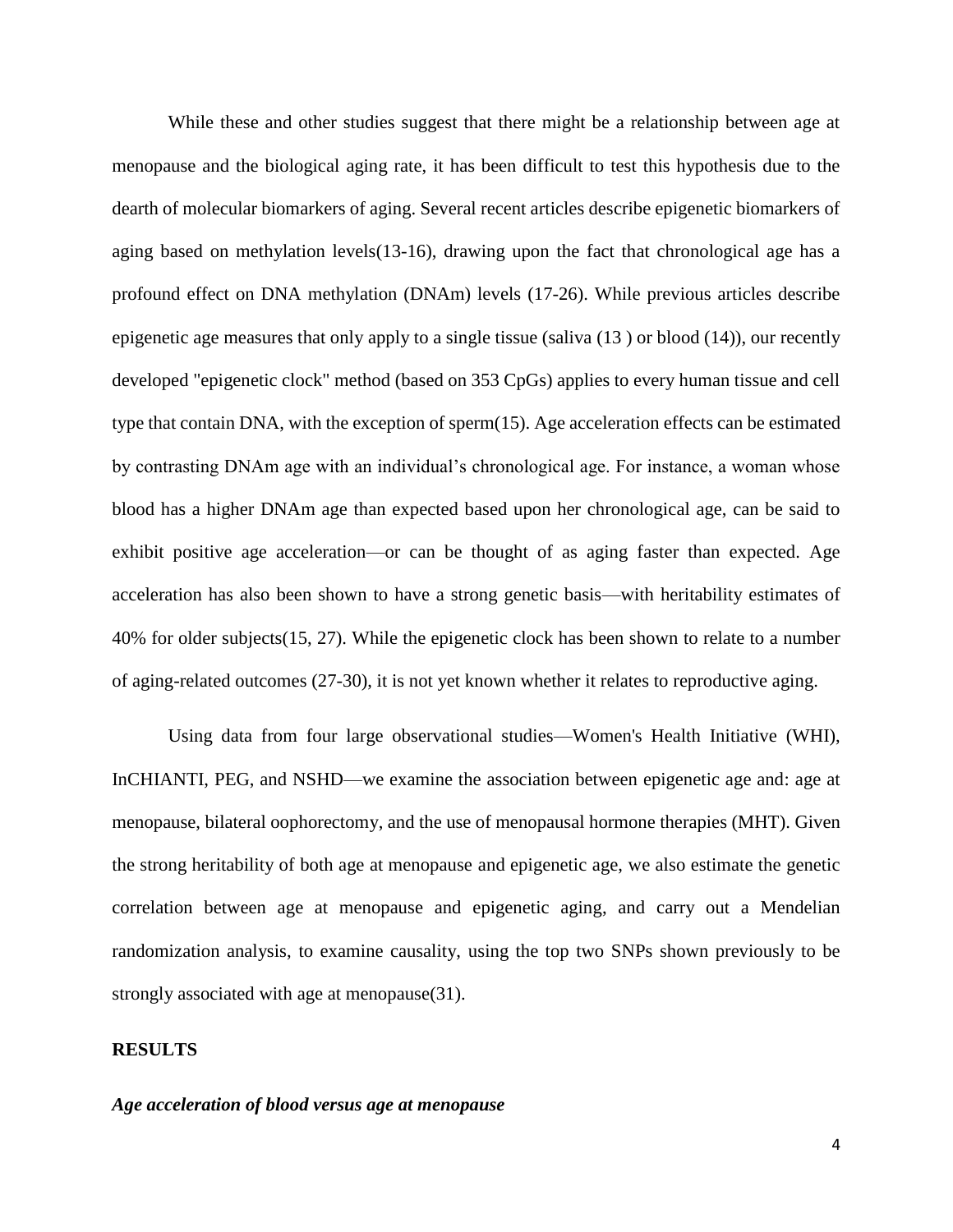In our primary analysis, we consider only women whose menopause occurred after age 30. As shown in **Table 1**, based on result from Pearson correlations in each of our three blood datasets (WHI, InCHIANTI, and PEG), meta-analysis showed that age at menopause was significantly associated with epigenetic age acceleration  $(p=0.00091)$ . Similar meta-analytic p-values were obtained in our secondary analysis, which excluded women with surgical menopause (p=0.0083), and in our tertiary analysis, which used all women regardless of age or type (natural/surgical) of menopause (p=0.0061). Pearson correlation results from individual studies and stratifying by race/ethnicity can be found in **Figure S1**.

#### *Multivariate linear models linking age acceleration with age at menopause*

Using blood methylation data from WHI, InCHIANTI, and PEG we conducted multivariate regression for women who experienced menopause after age 30, and combined results using metaanalysis to determine whether covariates accounted for the association between epigenetic age acceleration and age at menopause (**Table 2**). Models were adjusted for age, race/ethnicity (in WHI and PEG), smoking status, age at menarche, and MHT use. Additionally, models run using PEG data, were also adjusted for Parkinson's disease (PD). In order to retain the moderate number of women with missing data on MHT use in PEG, those who were missing were coded as "never", and a dummy variable for missing was added to the model. After adjusting for possible confounders we find that higher epigenetic age acceleration is associated with a younger age at menopause (Meta-p= $8.32\times10^{-4}$ ).

#### *Time since Menopause*

To examine whether menopause may be contributing to accelerated aging, we tested the association between epigenetic aging and time since menopause, using multivariate models that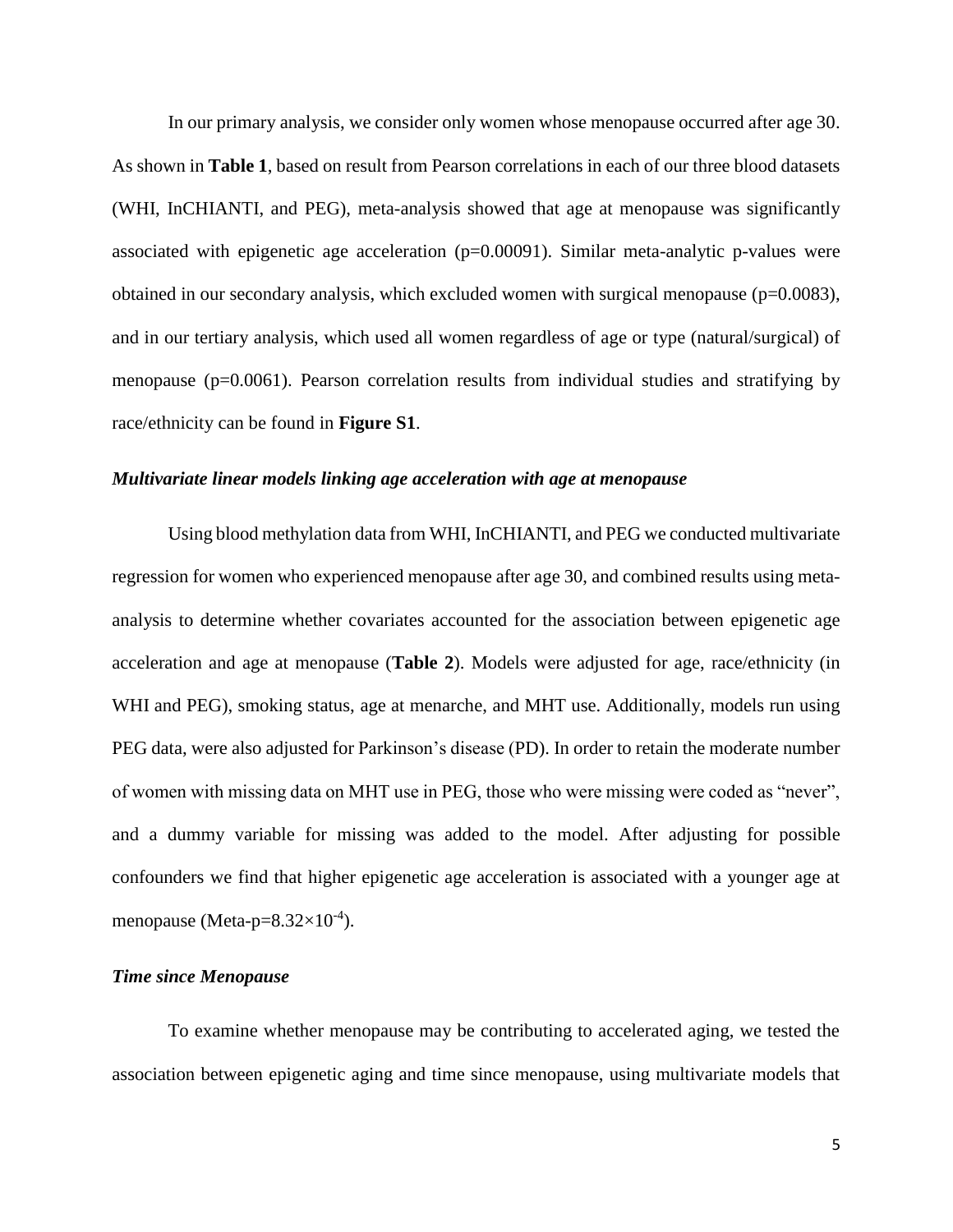adjust for race/ethnicity (WHI and PEG), and smoking (**Table S2**). Results showed that the variable "*time since menopause*" was associated with *AgeAccel* ( $\beta$ =0.038, P=0.007) in the WHI and in our meta-analysis (*AgeAccel* P=0.017).

#### *Surgical menopause is associated with epigenetic age acceleration*

The menopause of a substantial number of women was due to bilateral oophorectomy (i.e. n=127 women in WHI-white, 112 in WHI-black, 50 women in WHI-Hispanic, and 48 women in PEG). We evaluated the effect of surgical menopause on epigenetic age acceleration among women whose bilateral oophorectomy took place before age 50 (**Figure 1**). The association was highly consistent across the blood data sets (**Figure 1**) which led to a significant meta-analysis Pvalue for all 3 measures of age acceleration: *AgeAccel* (Stouffer's Z=3.2. p=0.0014).

# *Genetic correlation and Mendelian randomization between epigenetic age acceleration and age at menopause*

Using the WHI data  $(n=1,940)$ , we conducted a bivariate REML analysis to examine the overlap in genetic variants that accounted for the heritability of both age at menopause and epigenetic age acceleration. As shown in **Table 3**, the 10,769,392 autosomal SNPs or INDEL markers included in the analysis accounted for about 38% of the variance in age at menopause and 65% of the variance in *AgeAccel*. The genetic correlation (or pleiotropy) between *AgeAccel* and age of menopause was marginally significant with rG=-0.256 (one-sided P=0.054).

Although we clearly demonstrate that age at menopause relates to epigenetic age acceleration, our cross sectional data make it difficult to dissect causal relationships. Mendelian randomization (reviewed in (32))—the random assortment of genes from parents to offspring that occurs during gamete formation and conception—provides one method for assessing the causal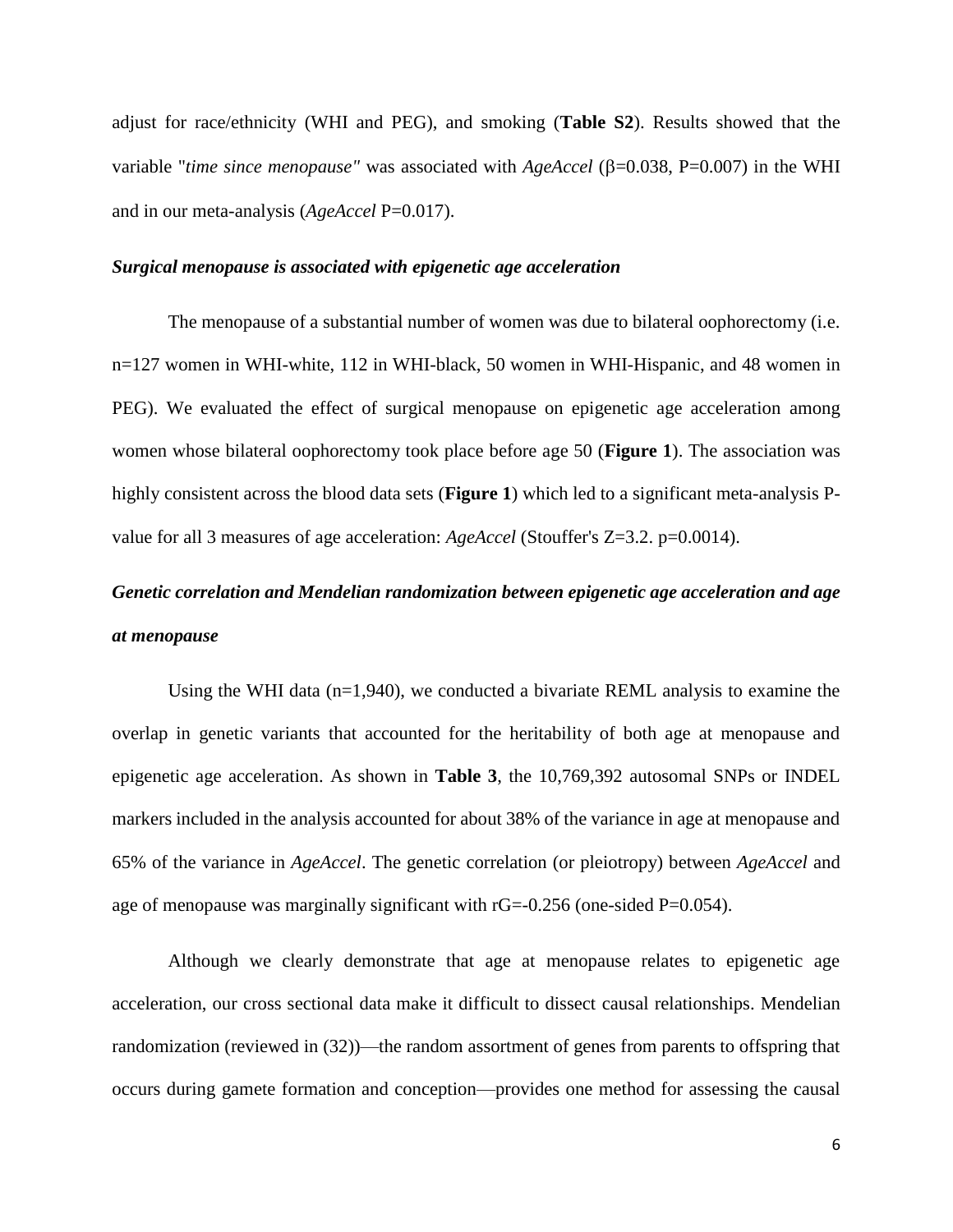nature of associations. Here we test the hypothesis that menopause leads to an acceleration of epigenetic aging by leveraging the two most highly significant SNPs from a genome-wide association study for age at menopause (rs11668344 Replication P-value= $2.65\times10^{-18}$ , rs16991615 Replication P-value=  $7.90\times10^{-21}$ ). If menopause accelerates epigenetic aging then one would expect these two SNPs to also relate to epigenetic age acceleration, which is what was found (**Table 4**) for rs11668344 (P=0.031). Additionally, the directionality of the associations is consistent with the causal model (SNP $\rightarrow$ age at menopause $\rightarrow$ age acceleration), i.e. the minor allele is associated with earlier age at menopause and higher epigenetic age acceleration. On the other hand, rs16991615 was not associated with epigenetic age acceleration (P=0.763).

#### *Analysis of buccal epithelium and saliva*

We are not aware of any biological reason that suggests that blood tissue stands out when it comes to studying menopausal effects. Several previous data sets demonstrate that the epigenetic clock method also applies to buccal epithelium (35). As a result, we also examined epigenetic age measured in 790 buccal epithelium samples from National Survey of Health and Development (NSHD) from the United Kingdom Medical Research Council.

Unlike results in blood, MHT is associated with a significantly lower epigenetic age acceleration of buccal epithelium (p=0.00078, **Figure 2A**); whereas age at natural or surgical menopause does not correlate with epigenetic age acceleration across the n=419 postmenopausal buccal samples **(Figure 2B and 2D, respectively**); and no significant association was found between age acceleration and menopausal status at age 53—n=419 post- versus 371 premenopausal samples (**Figure 2C**).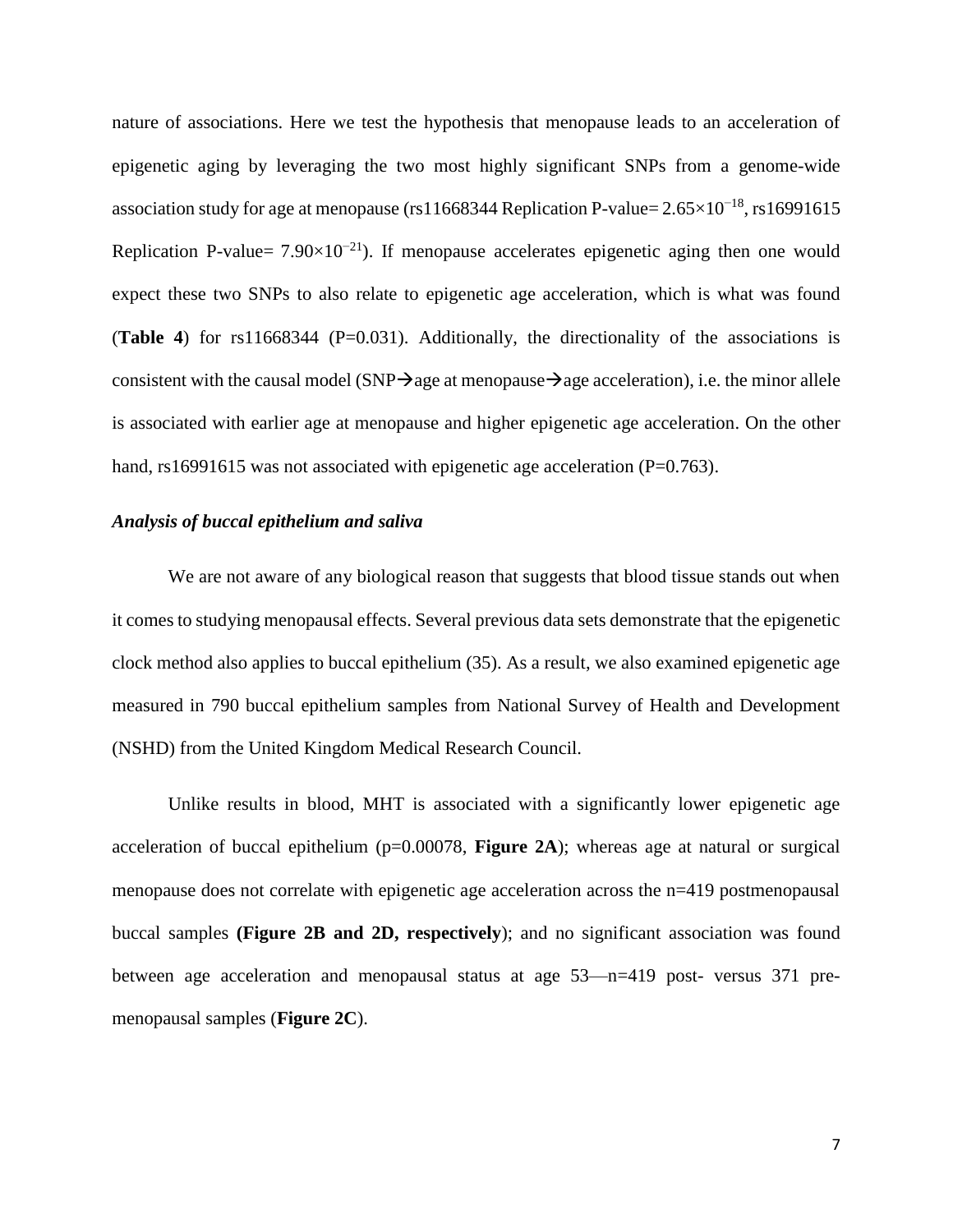We also analyzed saliva samples from 113 women from the PEG study of whom 16 had undergone surgical menopause. Similar to buccal epithelium, age at menopause and time since menopause were not associated with epigenetic age acceleration in saliva which might reflect the low sample size. However, surgical menopause was associated with increased *AgeAccel* of saliva (P=0.0079, **Figure 3**).

#### **DISCUSSION**

To the best of our knowledge, this is the first study that shows a) that the epigenetic age of blood has a negative correlation with age at menopause, b) that surgical menopause is associated with an increased epigenetic age of blood and saliva, c) that menopausal hormone therapy is inversely associated with epigenetic age acceleration of buccal epithelium, and d) that a SNP which relate to age at menopause also relates to epigenetic age acceleration. While our study demonstrates that postmenopausal women with a late onset of menopause are epigenetically younger than women with an early onset of menopause, it is challenging to dissect cause and effect relationships. In the following, we discuss several causal scenarios that could explain the reported findings (**Fig. S2**).

The first causal model (age at menopause  $\leftarrow$  Biological Age  $\rightarrow$  Epigenetic age acceleration) assumes that both "age at menopause" and "epigenetic age acceleration" are indicator variables of a latent variable, which can be thought of as true biological age. There is evidence that risk factors for heart disease, which arguably accelerate biological age, are likely to contribute to an earlier age of menopause, rather than the commonly held notion that early menopause is a risk factor for heart disease(33). Consistent with evolutionary theories of aging, genetic predisposition to later menopause may coincide with an innate protection against early mortality(34). In this study, we observe a suggestive genetic correlation between age at menopause and epigenetic age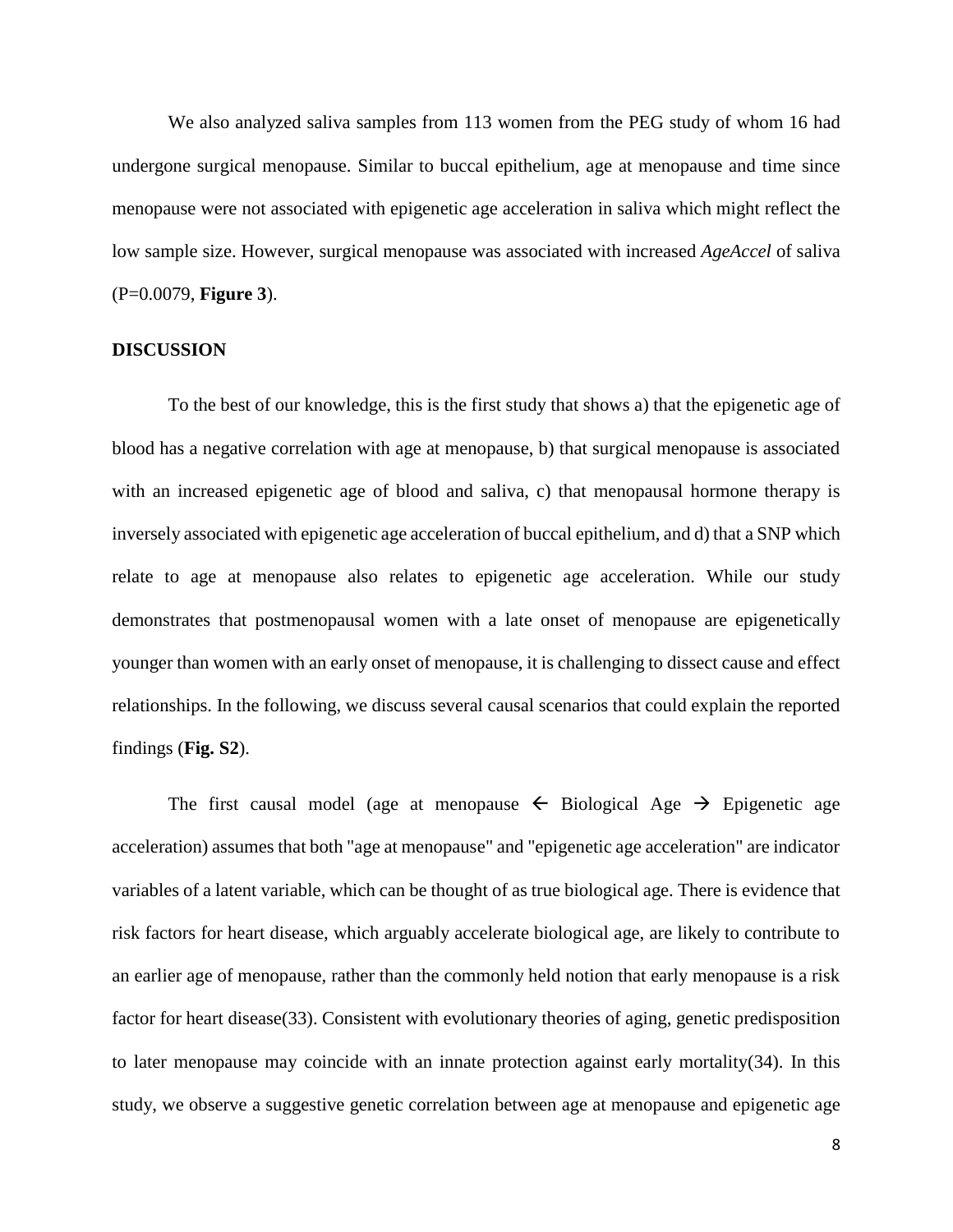acceleration, which may suggest that increased age at menopause is genetically linked to decreased epigenetic age acceleration. This advocates for a common genetic etiology and is consistent with both variables being indirect measures of biological age—genetic variants which influence biological aging may therefore lead to both slower reproductive aging and lower epigenetic age.

Another causal model assumes that menopause leads to an increase of epigenetic age. This model is supported by the following lines of evidence. First, we find that longer time since menopause (irrespective of age at menopause) is associated with increased epigenetic age acceleration. Second, bilateral oophorectomy is associated with increased epigenetic age acceleration in both blood and saliva. This finding is congruent with a growing body of evidence suggesting that the premature loss of ovarian function caused by bilateral oophorectomy performed before natural menopause contributes to increased susceptibility to premature death, cardiovascular disease, dementia, parkinsonism, osteoporosis and bone fractures(35). This is also consistent with findings showing that transplantation of young ovaries in old mice significantly increases lifespan(36). Third, our study demonstrated that MHT, which arguably counters some of the effects of menopause, is associated with a decreased epigenetic age acceleration of buccal epithelium (but not of blood). Fourth, our Mendelian randomization analysis provided evidence of a causal pathway in which menopause accelerates epigenetic aging in blood—one of the most significant SNPs (rs11668344) for age of menopause also relates to epigenetic age acceleration in blood. Although we acknowledge that each of the above mentioned arguments in support of the causal model has pitfalls, in aggregate our results strongly support the causal model: Menopause  $\rightarrow$  Epigenetic age acceleration.

In moving forward, it will be important to examine longitudinal change in epigenetic age of blood before and after women transition from pre- to post-menopausal status. Additionally, it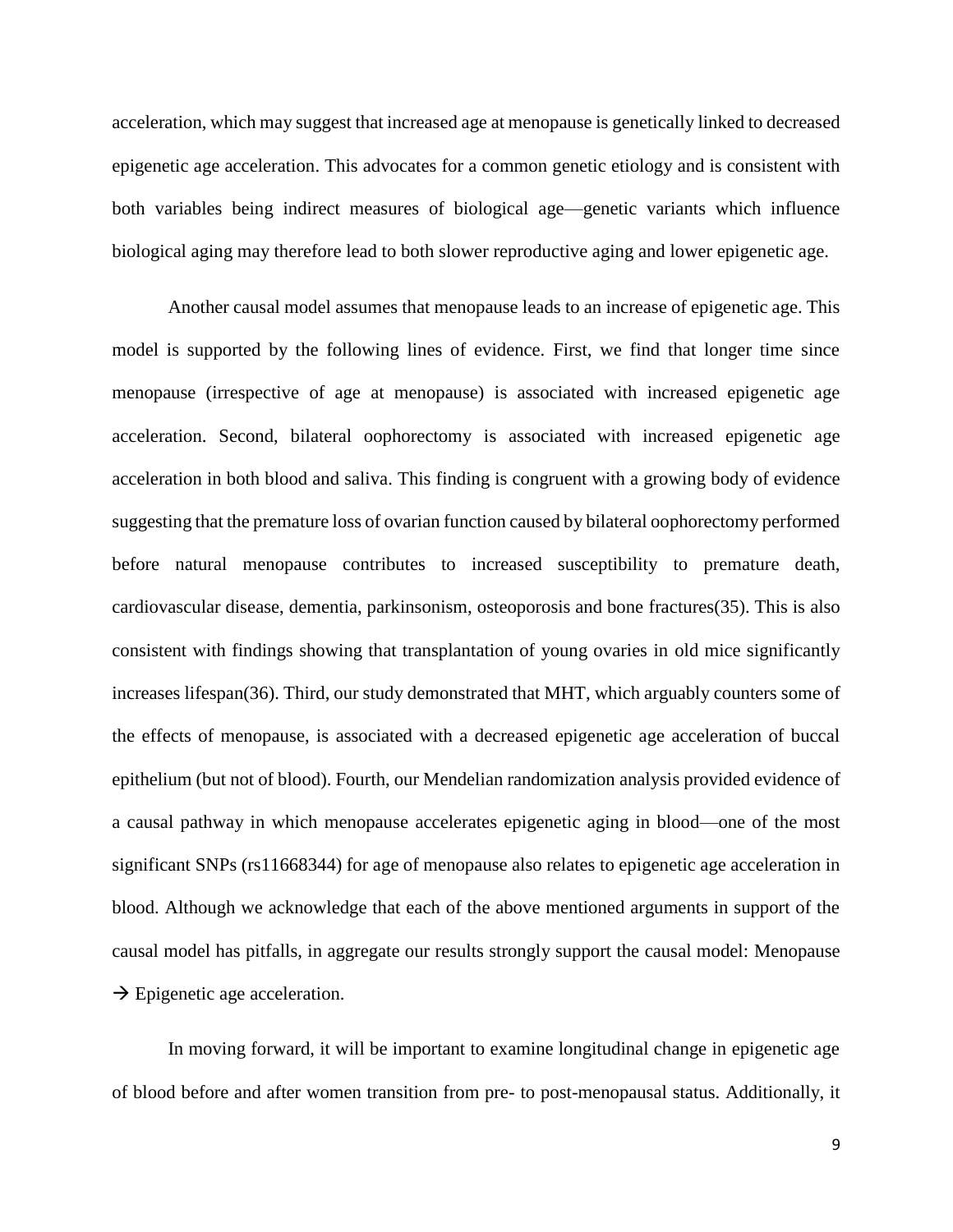will be important to examine how long it takes accelerated epigenetic aging effects to become apparent following surgical menopause or whether they were apparent before. For instance, if accelerated aging is triggered by menopause, then one would expect age acceleration to increase as a function of time since bilateral oophorectomy. However, if the condition that led to a surgical removal of both ovaries (e.g. fibroids, menstrual disorders, endometriosis) is driving age acceleration, one would not see a linear increase in epigenetic age acceleration over time. The reason for bilateral oophorectomy was available from the NSHD sample. Overall, most women underwent bilateral oophorectomy due to reported fibroids, menstrual disorders, endometriosis (or some combination of these) in both groups (**Table S3**). Similar prevalence estimates apply to the blood data from PEG.

While our study detected an association between epigenetic age in blood and age at menopause, similar associations were not found for epigenetic age estimates from buccal epithelium. One potential explanation is that aging measures in the various tissues are capturing different phenomena. While we find a robust correlation between *AgeAccel* in blood and saliva (r=0.70) (**Figure S2**), when comparing the measures of *AgeAccel* in women with data from both blood and buccal epithelium, we find that the correlation is relatively weak (r=0.20) (**Figure S3**). At first sight, the low correlation of age acceleration between tissues is surprising. However, we interpret it as follows. The epigenetic clock is a strong predictor of age in multiple tissue when comparing across individuals. However, that does not mean that it will be correlated across tissues when comparing within-person differences. Stress factors and other perturbations act largely in a tissue specific manner (37). For that reason, one may not expect all tissue within an individual to age at the same rate, thus potentially accounting for the low/moderate correlation between epigenetic age acceleration in blood and buccal epithelium.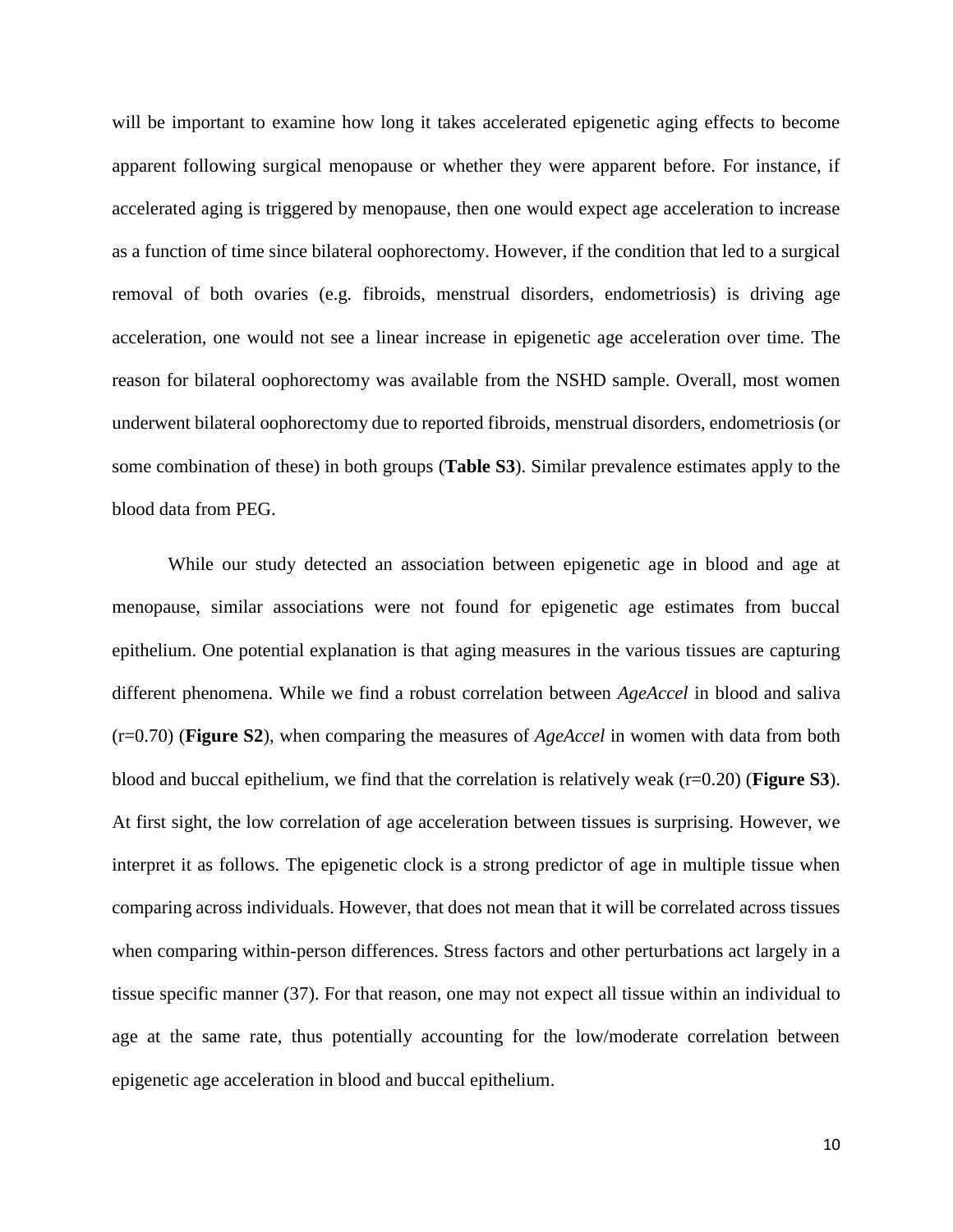To the best of our knowledge, our study is the first to demonstrate that reproductive age, bilateral oophorectomy, and MHT relate to measures of epigenetic age acceleration—but the reported associations are specific to either blood, buccal epithelium, or saliva. Future studies are warranted for examining these effects in other tissues. Since epigenetic age captures aspects of biological age (27-30), our study strongly suggests that the hormonal changes that accompany menopause accelerate biological aging in women.

#### **METHODS**

#### *Data set 1: WHI Sample Description (blood)*

Participants were part of a subsample from the Women's Health Initiative (WHI), who were enrolled in an integrative genomics study with a primary aim of identifying novel genomic determinants of CHD. This sample included women ages 50-79, with an overrepresentation of racial/ethnic minorities. The WHI is a national study that began in 1993 which enrolled postmenopausal women. Women who were ineligible to participate in the trials or who chose not to be randomized were invited to participate in the observational arm of the study. The integrative genomics subsample employed a case-control sampling design. All cases and controls were required to have already undergone genome wide genotyping at baseline as well as profiling of seven cardiovascular biomarkers, as dictated by the aims of other ancillary WHI studies.

As shown in **Table S1**, the mean age at baseline for the 1,864 women in the WHI sample was 65.31 years (s.d.=7.1). *AgeAccel* ranged from -22.6 to 42.9, with a mean of 0.08 and a standard deviation of 5.3, while age at menopause ranged from age 25 to age 60, with a mean of 47.43 (s.d.=6.9). Overall, approximately half of our sample was non-Hispanic white (47.1%), one-third (32.2%) were African American, and about 20% were Hispanic. The majority of our sample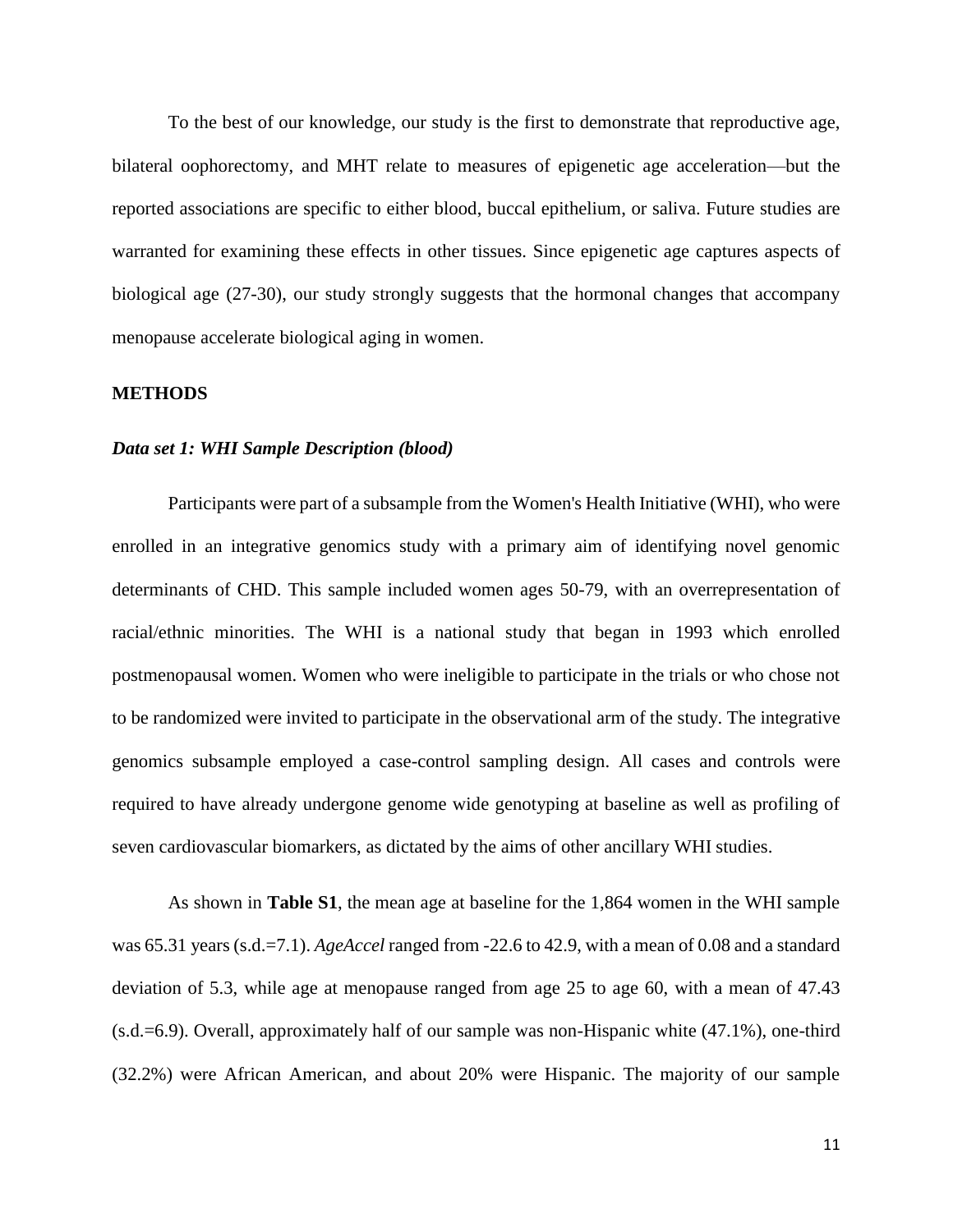reported never smoking (53.4%), whereas 36.4% reported past smoking history, and about 10% reported they were current smokers at the time of blood draw.

At baseline, the majority of women did not have a history of any MHT use (61.1%), while approximately 21% were past users and 18% were current users. Of those who had a history of MHT, 17% were past users of unopposed estrogen, 12% were current users of unopposed estrogen, 6% were past users of estrogen plus progestin, and 5.5% were current users of estrogen plus progestin. Additionally, the majority of users were on MHT for less than five years (55%), while 16.7% took MHT for 5-9 years, about 10% took MHT for 10-14 years, and 18% took MHT for 15 or more years.

#### *Data set 2: InCHIANTI Sample Description (blood)*

The Invecchiare nel Chianti (InCHIANTI) Study is a population-based prospective cohort study of residents ages 30 or older from two areas in the Chianti region of Tuscany, Italy. Sampling and data collection procedures have been described elsewhere (38). Briefly, participants were enrolled between 1998-2000 and were examined at three-year intervals. Overall 1,326 participants donated a blood sample at baseline (1998-2000), of which 784 also donated a blood sample at the 9-year follow-up (2007-2009). DNA methylation was assayed using the Illumina Infinium HumanMethylation450 platform for participants with sufficient DNA at both baseline and Year 9 visits (n=499). Our study focused only on women (n=200). Ages for the 200 women in InCHIANTI ranged from 50 to 91, with a mean age of 70.64 years (Table S1), whereas baseline *AgeAccel* ranged from -12.9 to 12.05, with a mean of 0. Age at menopause ranged from age 26 to age 60, with a mean of 49.1. Overall, approximately 75.5% of the women from InCHIANTI were never smokers, 12.0% were former smoker, and about 12.5% were current smokers. Women with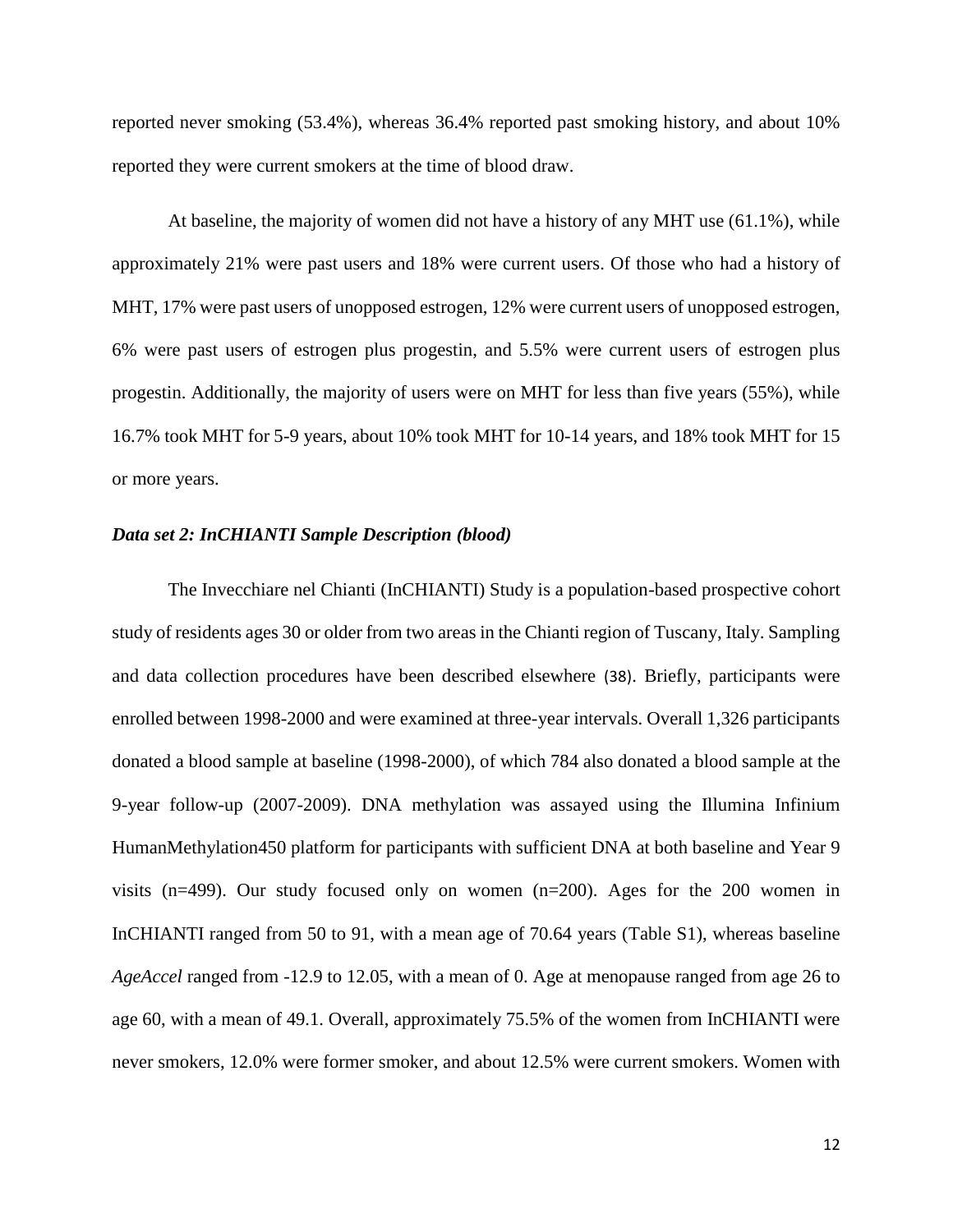no history of any MHT use made up 88.5% of the InCHIANTI sample. Finally, women from InCHIANTI averaged approximately 1.82 pregnancies over their lifetimes.

#### *Data set 3: Women from the PEG cohort (blood and saliva)*

We used two types of tissues from the Parkinson's disease, Environment, and Genes (PEG) study cohort: blood and saliva. The PEG study is a large population-based case-control study of Parkinson's disease of rural and township residents of California's central valley(39). Our blood data come from subjects from wave 1 (PEG1). Parkinson's disease status did not confound the relationship in blood because it was not associated with age at menopause, however we adjusted for it in multivariate analyses. The 256 women in PEG ranged in age from 35 to 91 years, with a mean age of 67.9 years (Table S1). Only 3 participants self-identified as non-Hispanic black, while 23 self-identified as Hispanic. Average age at menopause was 46.4 years. Overall, approximately 4% of the women from PEG were current smokers at the time of blood draw, and 38% were former smoker. Women with any history (current or former) of any MHT use made up 71% of the sample, and on average women in PEG reported having 3.4 pregnancies over their lifetimes.

The saliva methylation data were collected at a later time point than the blood data. For about half of the women, we had both blood and saliva methylation data but epigenetic age acceleration of blood tissue was not correlated with age acceleration in saliva.

#### *Data set 4. NSHD (buccal epithelium)*

These buccal samples stem from a subsample of 790 women participants in a British birth cohort, the United Kingdom Medical Research Council National Survey of Health and Development (NSHD) as described in (40). The women were all aged 53 years at the time of sample collection in 1999. At that time, 419 women were post-menopausal and 371 women were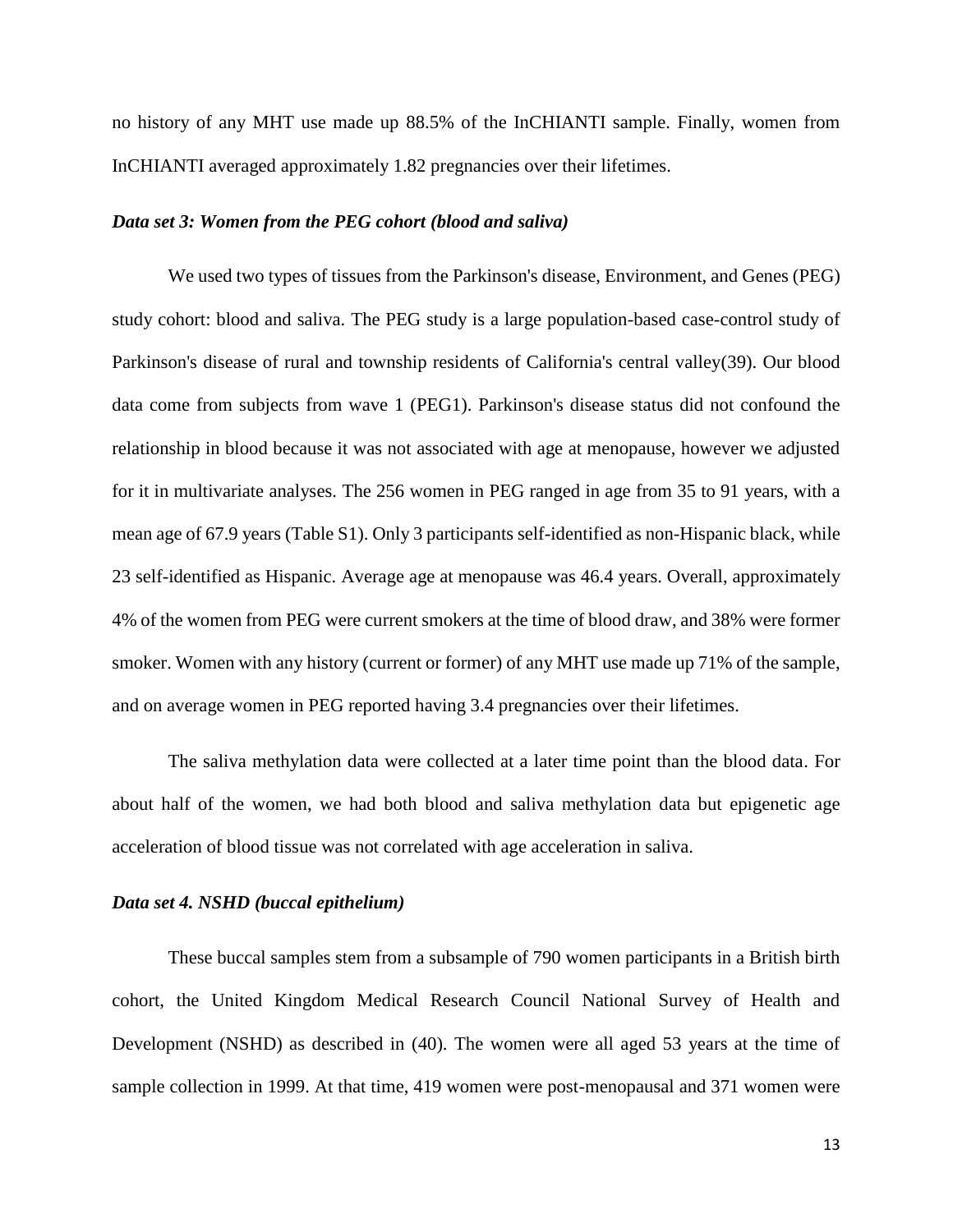pre-menopausal. MHT status was coded as "yes" only if MHT started before the age of sample collection (i.e. 53). Our results regarding the relationship between "age at menopause" and epigenetic age acceleration were largely unchanged after excluding women who experienced surgical menopause.

All women gave written informed consent for their samples to be used in genetic studies of health, and the Central Manchester Research Ethics Committee approved the use of these samples for epigenetic studies of health in 2012. Women were selected from those who provided a buccal and blood sample at age 53 years in 1999, who had not previously developed any cancer, and who had complete information on epidemiological variables of interest. Smoking status did not confound the reported relationships because smoking was not significantly associated with our measure of epigenetic age acceleration.

#### *DNA methylation data*

All DNA methylation data sets used the Illumina Infinium 450K platform. The Illumina BeadChips measures bisulfite-conversion-based, single-CpG resolution DNA methylation levels at 485577 different CpG sites in the human genome. These data were generated by following the standard protocol of Illumina methylation assays, which quantifies methylation levels by the β value using the ratio of intensities between methylated and un-methylated alleles. Specifically, the β value is calculated from the intensity of the methylated (M corresponding to signal A) and unmethylated (U corresponding to signal B) alleles, as the ratio of fluorescent signals  $\beta$  = Max(M,0)/[Max(M,0)+Max(U,0)+100]. Thus,  $\beta$  values range from 0 (completely un-methylated) to 1 (completely methylated). For our blood data sets (WHI, PEG) we used background corrected beta values. Consistent with the original publication, buccal samples were normalized using the BMIQ method (41). The correlation between DNAm age and chronological age is highly robust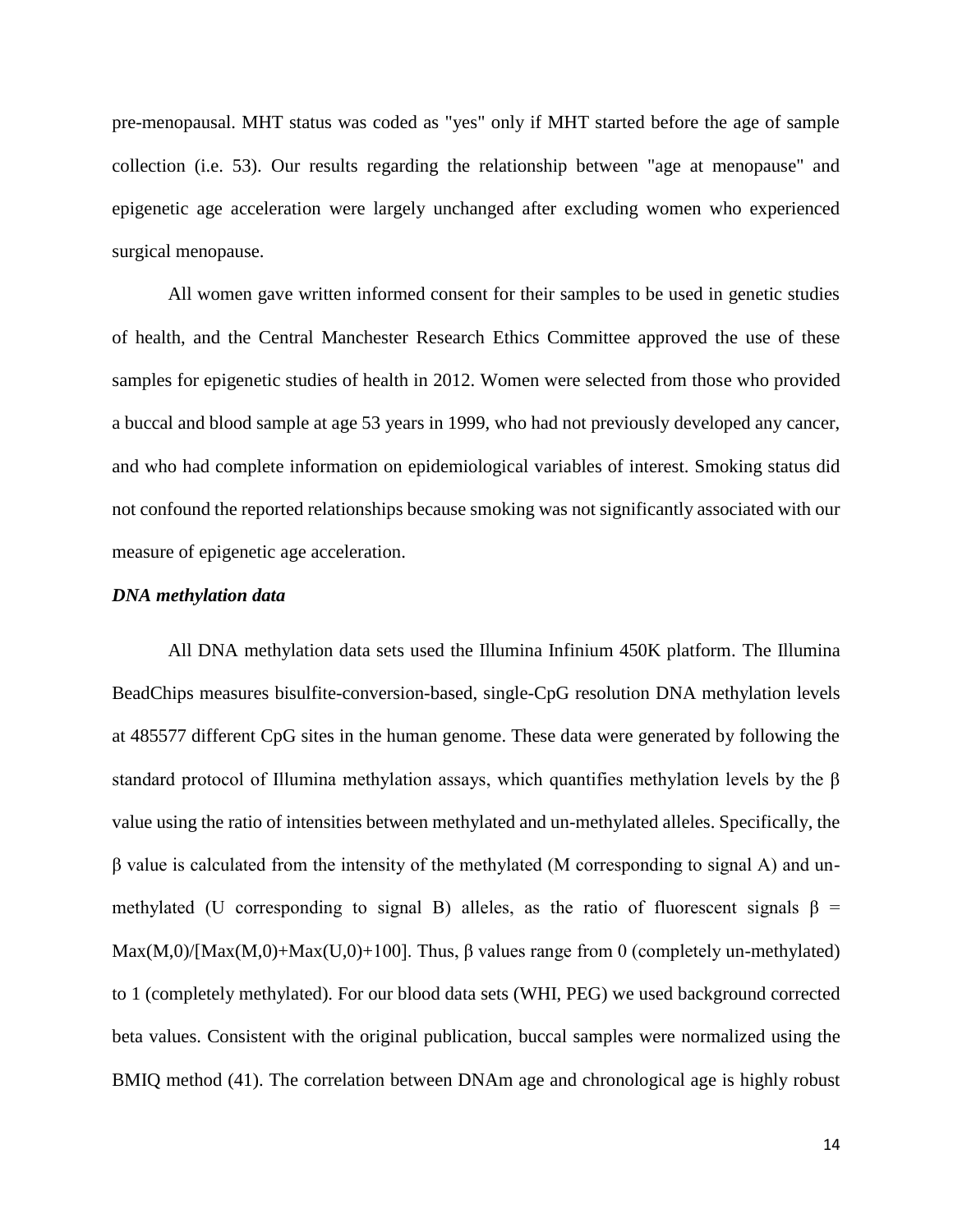with respect to different normalization methods because a) the epigenetic clock implements a custom normalization methods and b) it was constructed using training data that were normalized in different ways.

#### *Epigenetic age acceleration*

We used the DNAm age based biomarker of aging from (15) because a) its accurate measurement of age across tissues is unprecedented (and it applies to both blood and buccal epithelium), b) it is prognostic for all-cause mortality (27, 28), c) it correlates with measures of cognitive and physical fitness in the elderly (27, 42), and d) it has been found useful for studying aging effects in Down syndrome(43), Parkinson's disease (44), neuropathological variables (42); obesity(37), and HIV infection(45). DNAm age was defined using the 353 CpGs and coefficient values reported in (15). These CpGs and coefficient values were chosen in independent data using the elastic net penalized regression model to regress age on CpGs, resulting in a DNAm age measures defined as predicted age, in years.

Our measure of age acceleration (*AgeAccel*), which applies to all sources of DNA, was defined as residual resulting from a linear model that regressed DNAm age on chronological age.. Thus, a positive value for *AgeAccel* indicates that the observed DNAm age is higher than expected. *AgeAccel* has only a weak correlation with blood cell counts(45).

#### *Genome-wide SNP data from the WHI*

Genotyping was performed for all participants on Affymetrix 6.0, Illumina HumanOmni1- Quad v1.0, or Illumina HumanOmniExpressExome-8v1.0. Imputation was performed using MaCH with haplotypes phased in Beagle or Minimac(46, 47). The reference panel for imputation was based on the 1000 Genome haplotypes (released in June 2011). The quality of imputed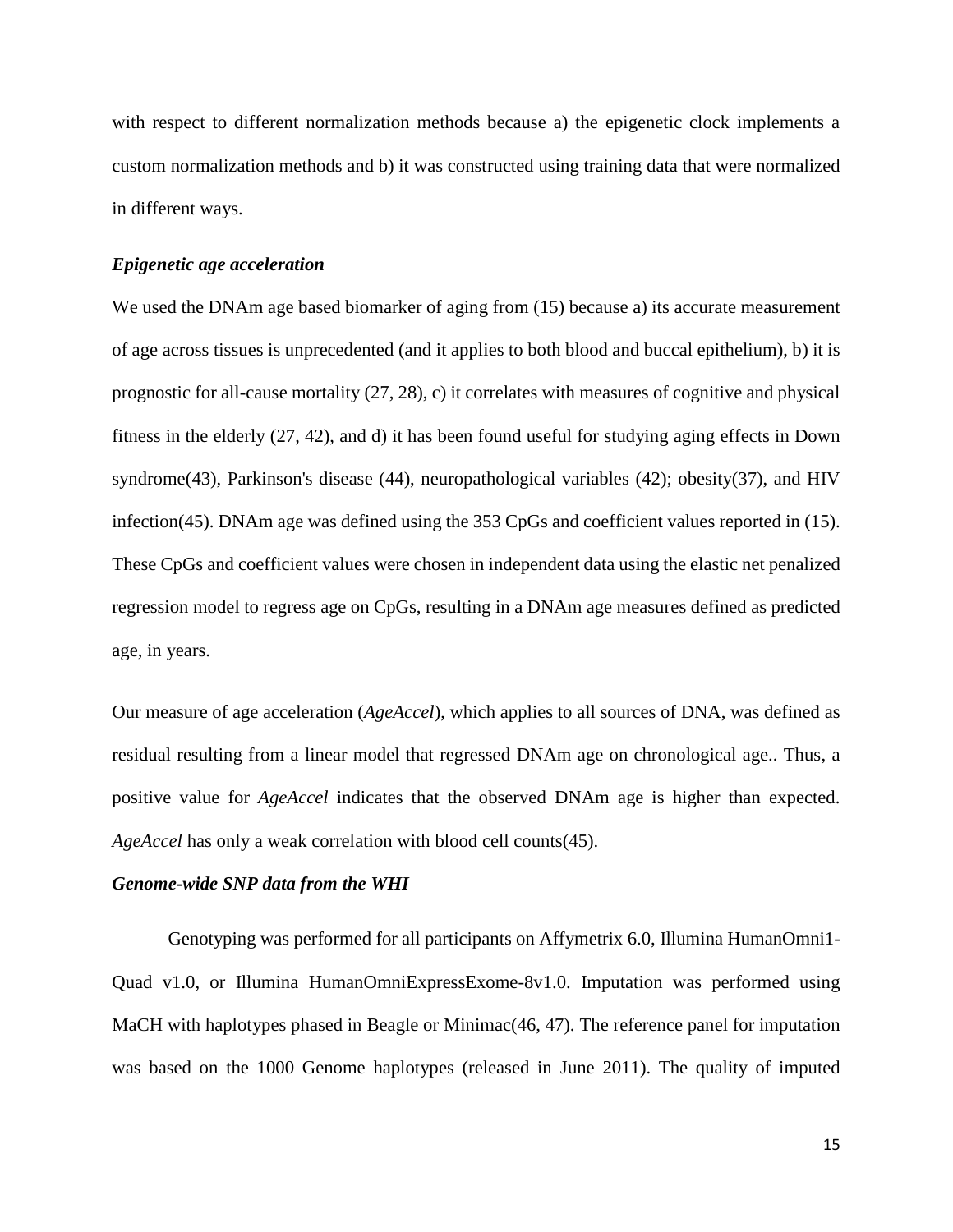markers was assessed by MaCH  $R^2 > 0.3$ . Additional quality control filters that were employed included Hardy-Weinberg Equilibrium P-values  $\langle 10^{-3}$  and minor allele frequency (MAF)  $>0.01$ . Finally, to account for population structure, principal component analysis (PCA) was performed to generate sample eigenvectors, the first two of which were included as covariates in all GCTA analysis.

We related the two highly significant SNPs from the recent large-scale meta-analysis of age at menopause(31) to age acceleration using the WHI data. Association analysis was conducted in the two subsets of individuals stratified by platform. All women were of European ancestry, identified by multidimensional scaling analysis in PLINK. We combined the results into a single estimate by fixed-effects models weighted by inverse variance, as implemented in R *metafor*. For association analysis, we regressed each of the three age acceleration trait values on expected genotype dosage, adjusted for the first two principal components when necessary.

#### *Ethics*

This study was reviewed by institutional review board from UCLA (IRB#13-000671 and IRB#14-000061). Informed consent was obtained from all subjects.

### **Availability of data**

The WHI and inCHIANTI data are available through NHLBI [\(https://biolincc.nhlbi.nih.gov/studies/bhs/\)](https://biolincc.nhlbi.nih.gov/studies/bhs/). The PEG data are available from Gene Expression Omnibus (GSE72775).

#### **Software Code Availability**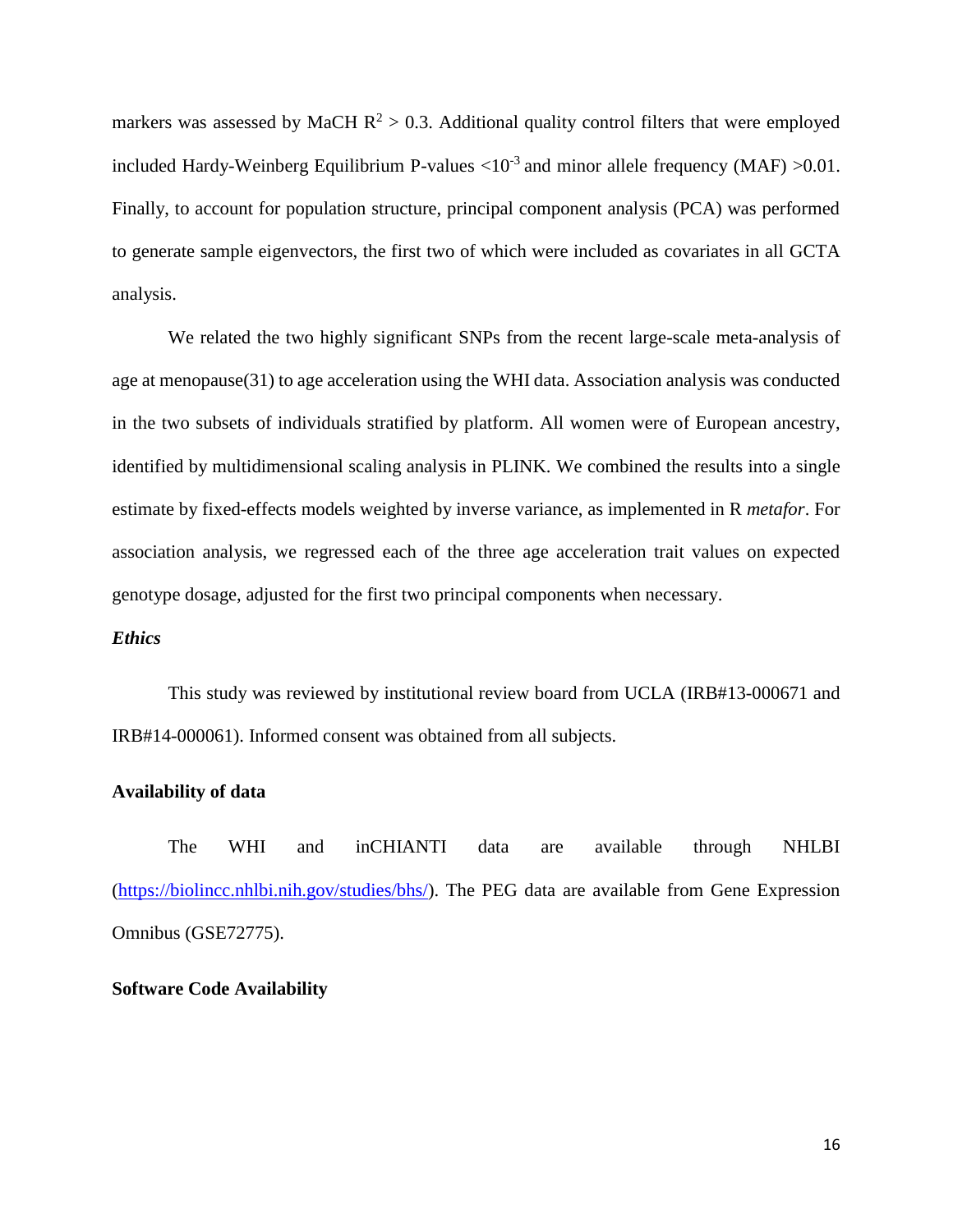We used the online version of the epigenetic clock software, which is freely available from the following webpage: [https://dnamage.genetics.ucla.edu/.](https://dnamage.genetics.ucla.edu/) R source code is publicly available (from Additional file 20 in Horvath (2013) Genome Biology, PMID: 24138928).

#### **ACKNOWLEDGEMENTS**

This study was supported by NIH/NHLBI 60442456 BAA23 (Assimes, Absher, Horvath); National Institutes of Health NIH/NIA 1U34AG051425-01 (Horvath) and NIH/NINDS T32NS048004 (Levine). The WHI program is funded by the National Heart, Lung, and Blood Institute, National Institutes of Health, U.S. Department of Health and Human Services through contracts HHSN268201100046C, HHSN268201100001C, HHSN268201100002C,

HHSN268201100003C, HHSN268201100004C, and HHSN271201100004C. Part of this work was funded by the Eve Appeal (https://www.eveappeal.org.uk/) and was done at University College London Hospital/University College London, which received a proportion of its funding from the Department of Health National Institute for Health Research Biomedical Research Centres funding scheme (MW). The NSHD is funded by the UK Medical Research Council [MC\_UU\_12019/1]. The PEG study was funded by R21 ES024356 (Horvath, Ritz) and RO1-ES10544 (Ritz).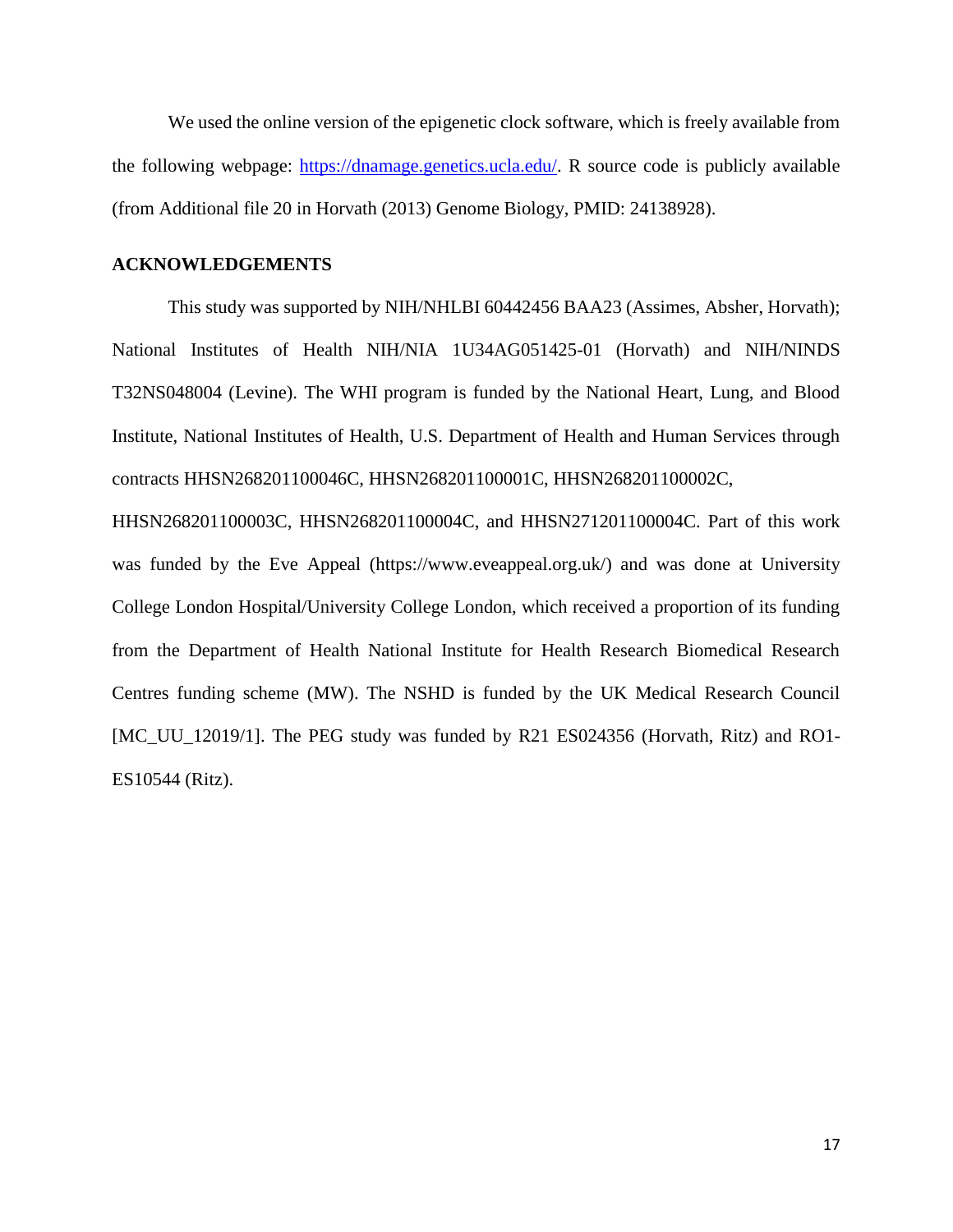# **REFERENCES**

- 1. Finch CE (2014) The menopause and aging, a comparative perspective. *The Journal of steroid biochemistry and molecular biology* 142:132-141.
- 2. Ossewaarde ME*, et al.* (2005) Age at menopause, cause-specific mortality and total life expectancy. *Epidemiology* 16(4):556-562.
- 3. De Bruin J*, et al.* (2001) The role of genetic factors in age at natural menopause. *Human Reproduction* 16(9):2014-2018.
- 4. van Asselt KM*, et al.* (2004) Heritability of menopausal age in mothers and daughters. *Fertility and sterility* 82(5):1348-1351.
- 5. Murabito JM, Yang Q, Fox C, Wilson PW, & Cupples LA (2005) Heritability of age at natural menopause in the Framingham Heart Study. *The Journal of Clinical Endocrinology & Metabolism* 90(6):3427-3430.
- 6. Hardy R & Kuh D (2005) Social and environmental conditions across the life course and age at menopause in a British birth cohort study. *BJOG : an international journal of obstetrics and gynaecology* 112(3):346-354.
- 7. Hardy R & Kuh D (2002) Does early growth influence timing of the menopause? Evidence from a British birth cohort. *Human reproduction (Oxford, England)* 17(9):2474-2479.
- 8. Kuh D*, et al.* (2005) Childhood cognitive ability and age at menopause: evidence from two cohort studies. *Menopause* 12(4):475-482.
- 9. Mishra G, Hardy R, & Kuh D (2007) Are the effects of risk factors for timing of menopause modified by age? Results from a British birth cohort study. *Menopause* 14(4):717-724.
- 10. Richards M, Kuh D, Hardy R, & Wadsworth M (1999) Lifetime cognitive function and timing of the natural menopause. *Neurology* 53(2):308-314.
- 11. Day FR*, et al.* (2015) Large-scale genomic analyses link reproductive aging to hypothalamic signaling, breast cancer susceptibility and BRCA1-mediated DNA repair. *Nat Genet* 47(11):1294- 1303.
- 12. Perls TT & Fretts RC (2001) The evolution of menopause and human life span. *Annals of human biology* 28(3):237-245.
- 13. Bocklandt S*, et al.* (2011) Epigenetic predictor of age. *PLoS ONE* 6(6):e14821.
- 14. Hannum G*, et al.* (2013) Genome-wide methylation profiles reveal quantitative views of human aging rates. *Mol Cell* 49.
- 15. Horvath S (2013) DNA methylation age of human tissues and cell types. *Genome Biol* 14(R115).
- 16. Weidner CI*, et al.* (2014) Aging of blood can be tracked by DNA methylation changes at just three CpG sites. *Genome Biol* 15(2):R24.
- 17. Christensen B*, et al.* (2009) Aging and Environmental Exposures Alter Tissue-Specific DNA Methylation Dependent upon CpG Island Context. *PLoS Genet* 5(8):e1000602.
- 18. Bollati V*, et al.* (2009) Decline in genomic DNA methylation through aging in a cohort of elderly subjects. *Mech Ageing Dev* 130(4):234-239.
- 19. Rakyan VK*, et al.* (2010) Human aging-associated DNA hypermethylation occurs preferentially at bivalent chromatin domains. *Genome Res* 20(4):434-439.
- 20. Teschendorff AE*, et al.* (2010) Age-dependent DNA methylation of genes that are suppressed in stem cells is a hallmark of cancer. *Genome Res* 20(4):440-446.
- 21. Vivithanaporn P*, et al.* (2010) Neurologic disease burden in treated HIV/AIDS predicts survival. *Neurology* 75(13):1150-1158.
- 22. Horvath S*, et al.* (2012) Aging effects on DNA methylation modules in human brain and blood tissue. *Genome Biol.* 13:R97.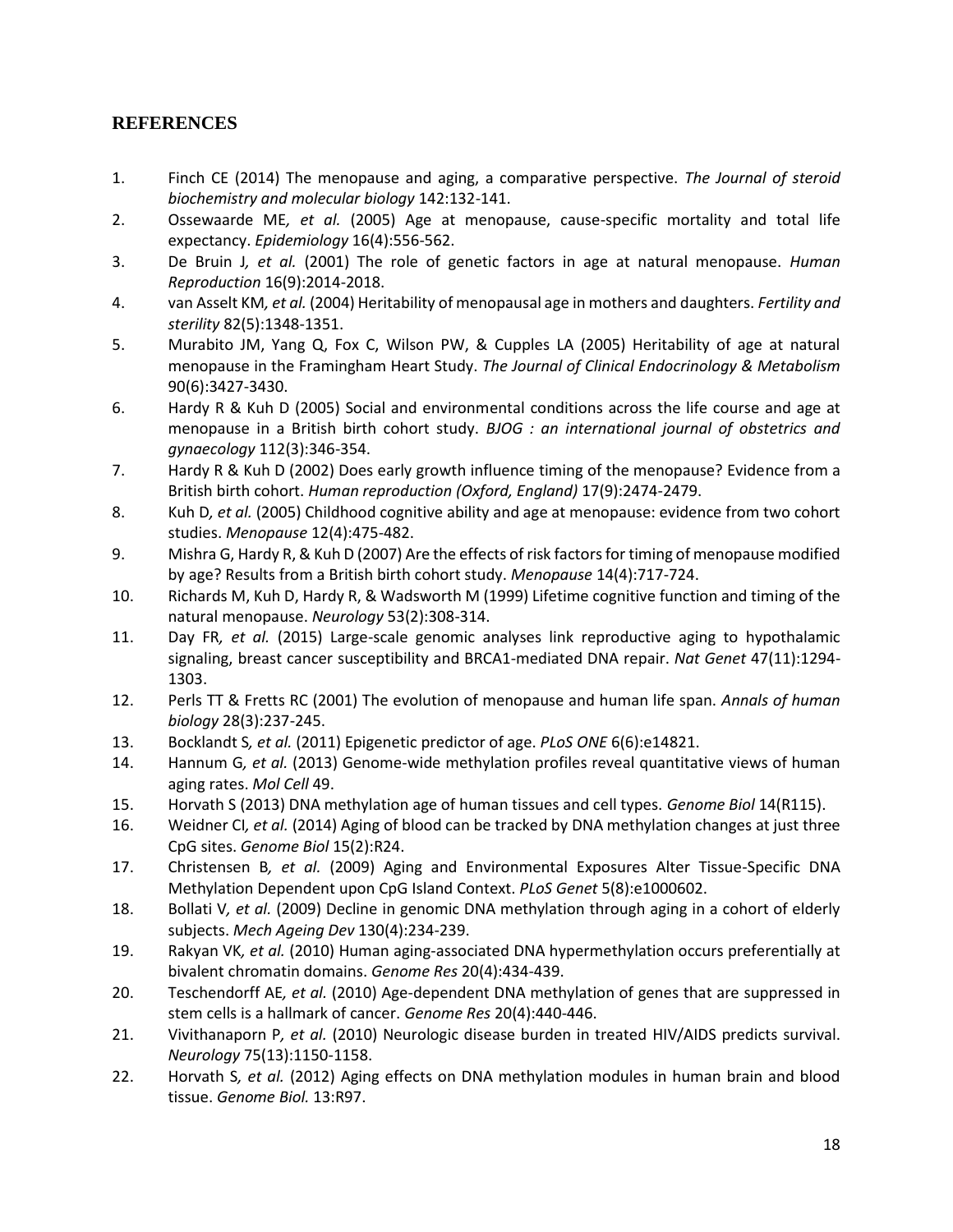- 23. Numata S*, et al.* (2012) DNA Methylation Signatures in Development and Aging of the Human Prefrontal Cortex. *Am J Hum Genet.* 90(2):260-272.
- 24. Alisch RS*, et al.* (2012) Age-associated DNA methylation in pediatric populations. *Genome Res.* 22(4):623-632.
- 25. Johansson A, Enroth S, & Gyllensten U (2013) Continuous Aging of the Human DNA Methylome Throughout the Human Lifespan. *PLoS One* 8(6):e67378.
- 26. Day K*, et al.* (2013) Differential DNA methylation with age displays both common and dynamic features across human tissues that are influenced by CpG landscape. *Genome Biol.* 14(9):R102.
- 27. Marioni R*, et al.* (2015) DNA methylation age of blood predicts all-cause mortality in later life. *Genome Biol.* 16(1):25.
- 28. Christiansen L*, et al.* (2015) DNA methylation age is associated with mortality in a longitudinal Danish twin study. *Aging Cell*.
- 29. Horvath S*, et al.* (2015) Decreased epigenetic age of PBMCs from Italian semi-supercentenarians and their offspring. *Aging (Albany NY)*.
- 30. Marioni RE*, et al.* (2015) The epigenetic clock is correlated with physical and cognitive fitness in the Lothian Birth Cohort 1936. *Int J Epidemiol*:dyu277.
- 31. Stolk L*, et al.* (2012) Meta-analyses identify 13 loci associated with age at menopause and highlight DNA repair and immune pathways. *Nature genetics* 44(3):260-268.
- 32. Davey Smith G & Ebrahim S (2003) 'Mendelian randomization': can genetic epidemiology contribute to understanding environmental determinants of disease? *Int J Epidemiol* 32(1):1-22.
- 33. Kok HS*, et al.* (2006) Heart disease risk determines menopausal age rather than the reverse. *J Am Coll Cardiol* 47(10):1976-1983.
- 34. Rose MR (1991) *Evolutionary Biology of Aging* (Oxford University).
- 35. Shuster LT, Gostout BS, Grossardt BR, & Rocca WA (2008) Prophylactic oophorectomy in premenopausal women and long-term health. *Menopause International* 14(3):111-116.
- 36. Mason JB, Cargill SL, Anderson GB, & Carey JR (2009) Transplantation of young ovaries to old mice increased life span in transplant recipients. *The journals of gerontology. Series A, Biological sciences and medical sciences* 64(12):1207-1211.
- 37. Horvath S*, et al.* (2014) Obesity accelerates epigenetic aging of human liver. *Proc Natl Acad Sci U S A.* 111(43):15538-15543.
- 38. Ferrucci L*, et al.* (2000) Subsystems contributing to the decline in ability to walk: bridging the gap between epidemiology and geriatric practice in the InCHIANTI study. *Journal of the American Geriatrics Society* 48(12):1618-1625.
- 39. Costello S, Cockburn M, Bronstein J, Zhang X, & Ritz B (2009) Parkinson's Disease and Residential Exposure to Maneb and Paraquat From Agricultural Applications in the Central Valley of California. *American Journal of Epidemiology* 169(8):919-926.
- 40. Teschendorff AE, Yang Z, Wong A, & et al. (2015) Correlation of smoking-associated dna methylation changes in buccal cells with dna methylation changes in epithelial cancer. *JAMA Oncology* 1(4):476-485.
- 41. Teschendorff AE*, et al.* (2013) A beta-mixture quantile normalization method for correcting probe design bias in Illumina Infinium 450 k DNA methylation data. *Bioinformatics* 29(2):189-196.
- 42. Levine M, Lu A, Bennett D, & Horvath S (2015) Epigenetic age of the pre-frontal cortex is associated with neuritic plaques, amyloid load, and Alzheimer's disease related cognitive functioning. *Aging (Albany NY)* Dec.
- 43. Horvath S*, et al.* (2015) Accelerated Epigenetic Aging in Down Syndrome. *Aging Cell* 14(1).
- 44. Horvath S & Ritz BR (2015) Increased epigenetic age and granulocyte counts in the blood of Parkinson's disease patients. *Aging (Albany NY)* 7(12):1130-1142.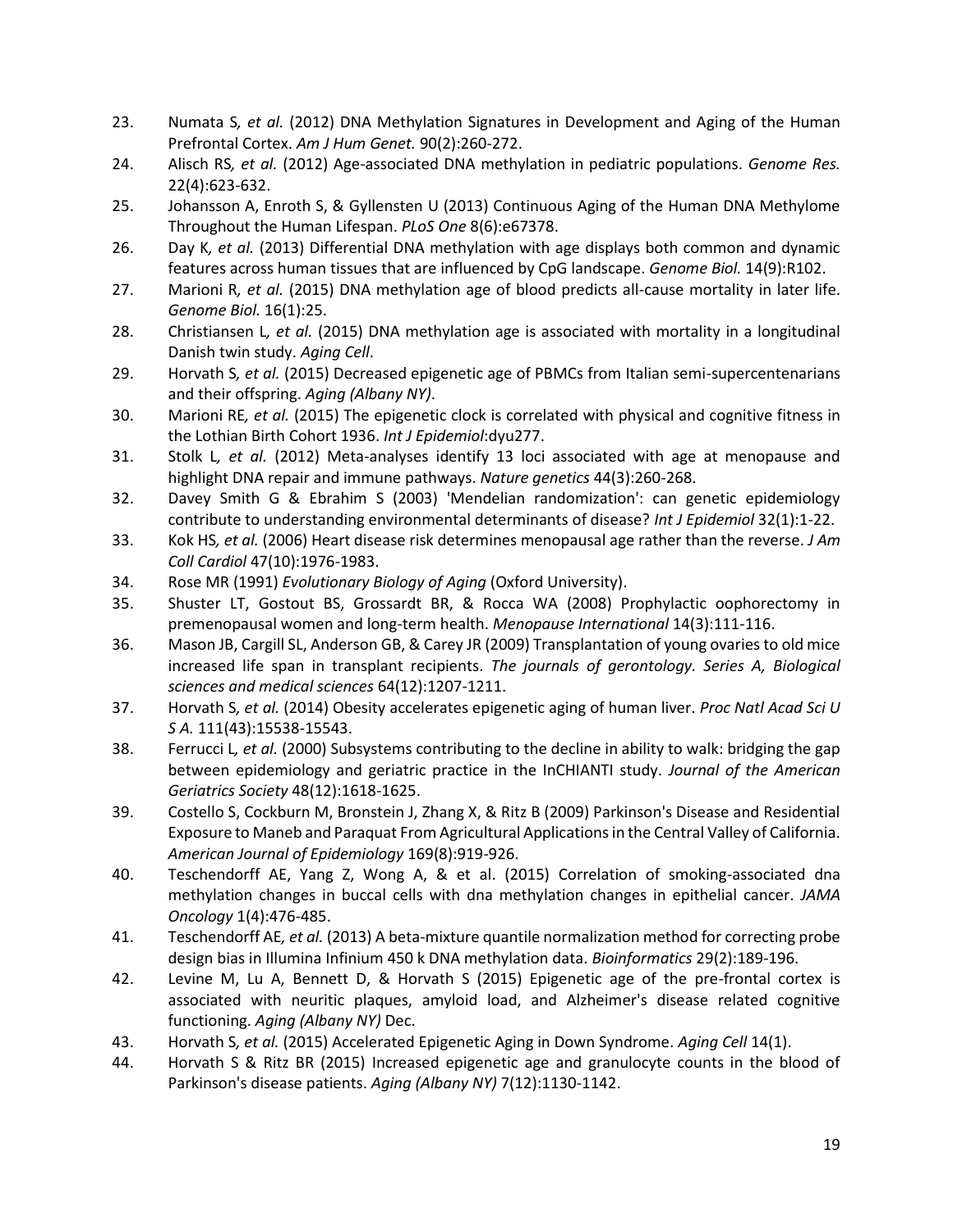- 45. Horvath S & Levine AJ (2015) HIV-1 infection accelerates age according to the epigenetic clock. *J Infect Dis*.
- 46. Browning SR & Browning BL (2007) Rapid and accurate haplotype phasing and missing-data inference for whole-genome association studies by use of localized haplotype clustering. *Am J Hum Genet* 81(5):1084-1097.
- 47. Howie B, Fuchsberger C, Stephens M, Marchini J, & Abecasis GR (2012) Fast and accurate genotype imputation in genome-wide association studies through pre-phasing. *Nat Genet* 44(8):955-959.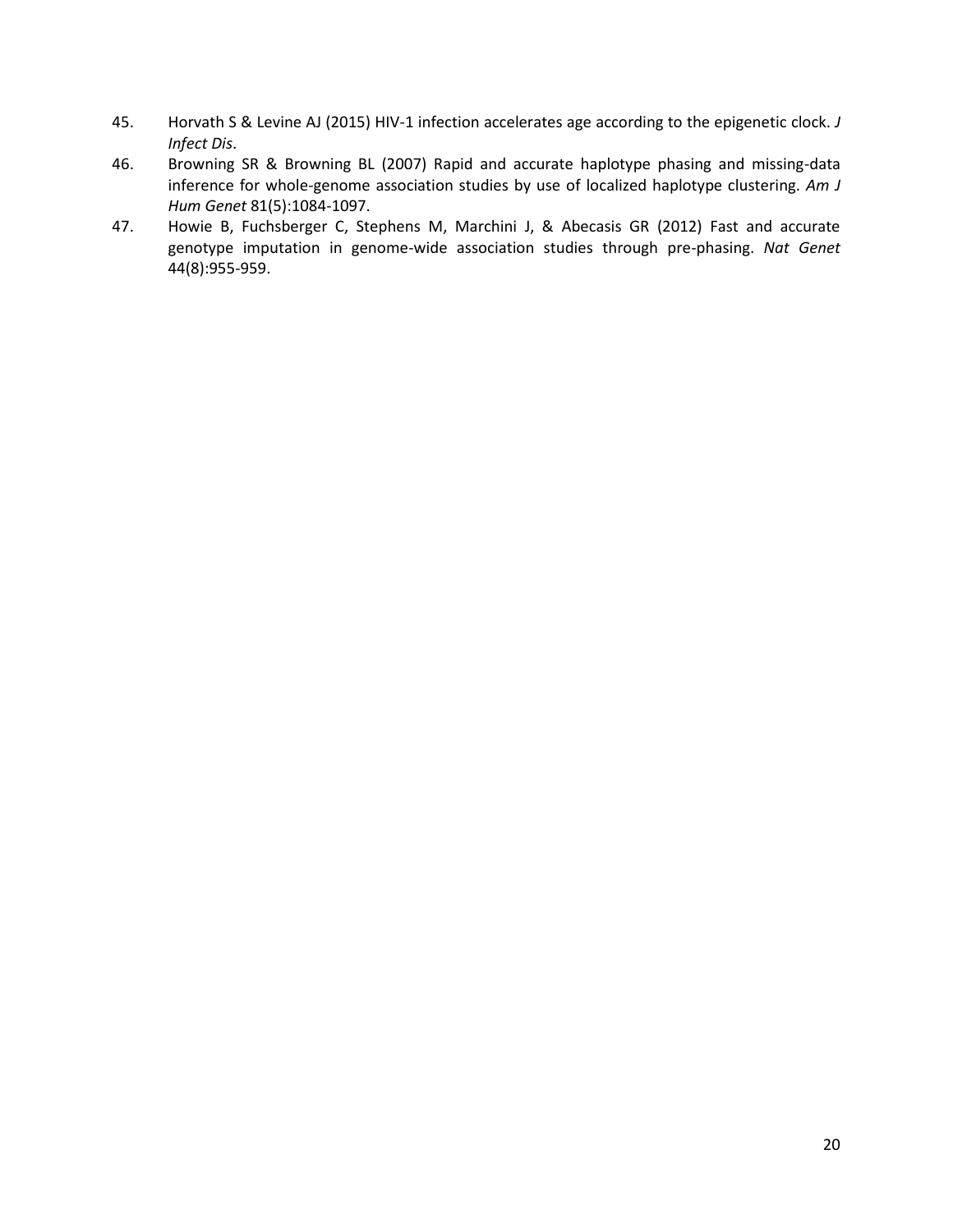#### **FIGURE LEGENDS**

**Figure 1: Epigenetic age acceleration versus surgical menopause status**. The x-axis of each plot reports surgical menopause status before age 50, i.e. "yes" denotes the group of women with surgical menopause before age 50 whereas "no" corresponds to the group of women who did not undergo bilateral oophorectomy at any age before blood draw. The bar plots report mean values of *AgeAccel*, one standard error, and the p-value from a Student T test. The six panels correspond to (A) WHI (white), (B) WHI (black), (C) WHI (Hispanic), (D) InCHIANTI, and (E) PEG samples, and (F) all samples combined. A meta-analysis based on Stouffer's Z method indicates that *AgeAccel* is significantly positively associated with surgical menopause status (p=0.0018).

**Figure 2: Epigenetic age analysis of buccal samples from NSHD**. The measure of age acceleration was defined as the difference between DNAm age and the mean DNAm age in this birth cohort. The scatter plots also report Pearson correlation coefficients and corresponding pvalues, while the bar plot report one standard error and the p-value from a non-parametric group comparison test (Kruskal Wallis). Epigenetic age acceleration (y-axis) is associated with (A) MHT (P=0.00078), but not with (B) age at menopause, (C) menopausal status, or (D) surgical menopause.

**Figure 3: Epigenetic age analysis of saliva samples from PEG**. The measure of age acceleration in saliva was defined in the same way as blood. The scatter plots report Pearson correlation coefficients and corresponding p-values, while the bar plot report one standard error and the pvalue from a non-parametric group comparison test (Kruskal Wallis). There is a strong correlation between epigenetic age (y-axis) and chronological age (A). While the correlation between epigenetic age acceleration and age at menopause in saliva (B) is about twice that of the association in blood, the finding is not significant. However, we do observe an association between epigenetic age acceleration and (C) surgical menopause (P=0.0079).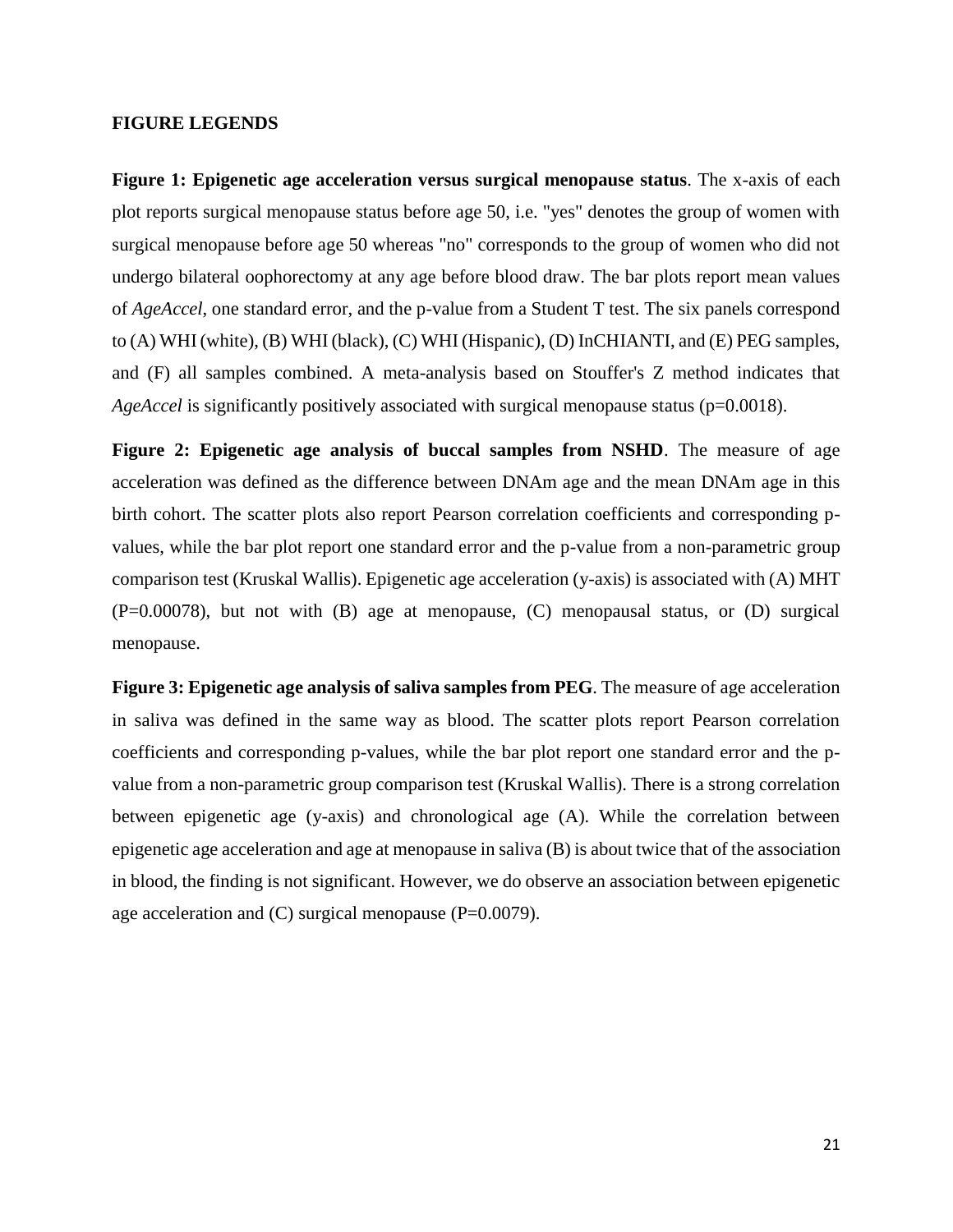## **TABLES**

|                | Meta-Analysis Z statistics (P-values) |                         |                  |  |
|----------------|---------------------------------------|-------------------------|------------------|--|
| <b>Measure</b> | Removed age at                        | <b>Removed surgical</b> | All              |  |
|                | $menopause < = 30$                    | menopause               |                  |  |
| AgeAccel       | $3.3$ (p=0.00091)                     | 2.6 ( $p=0.0083$ )      | $2.7$ (p=0.0061) |  |

**Table 1. Unadjusted Meta-analysis of** *AgeAccel* **in Blood versus Age at Menopause**

Meta-analysis based on Pearson correlations between age at menopause and AgeAccel in each sample. The first and second column correspond to analysis after excluding women who were 30 or younger at the age of menopause and women with surgical menopause, respectively. The last column reports findings with no exclusions applied.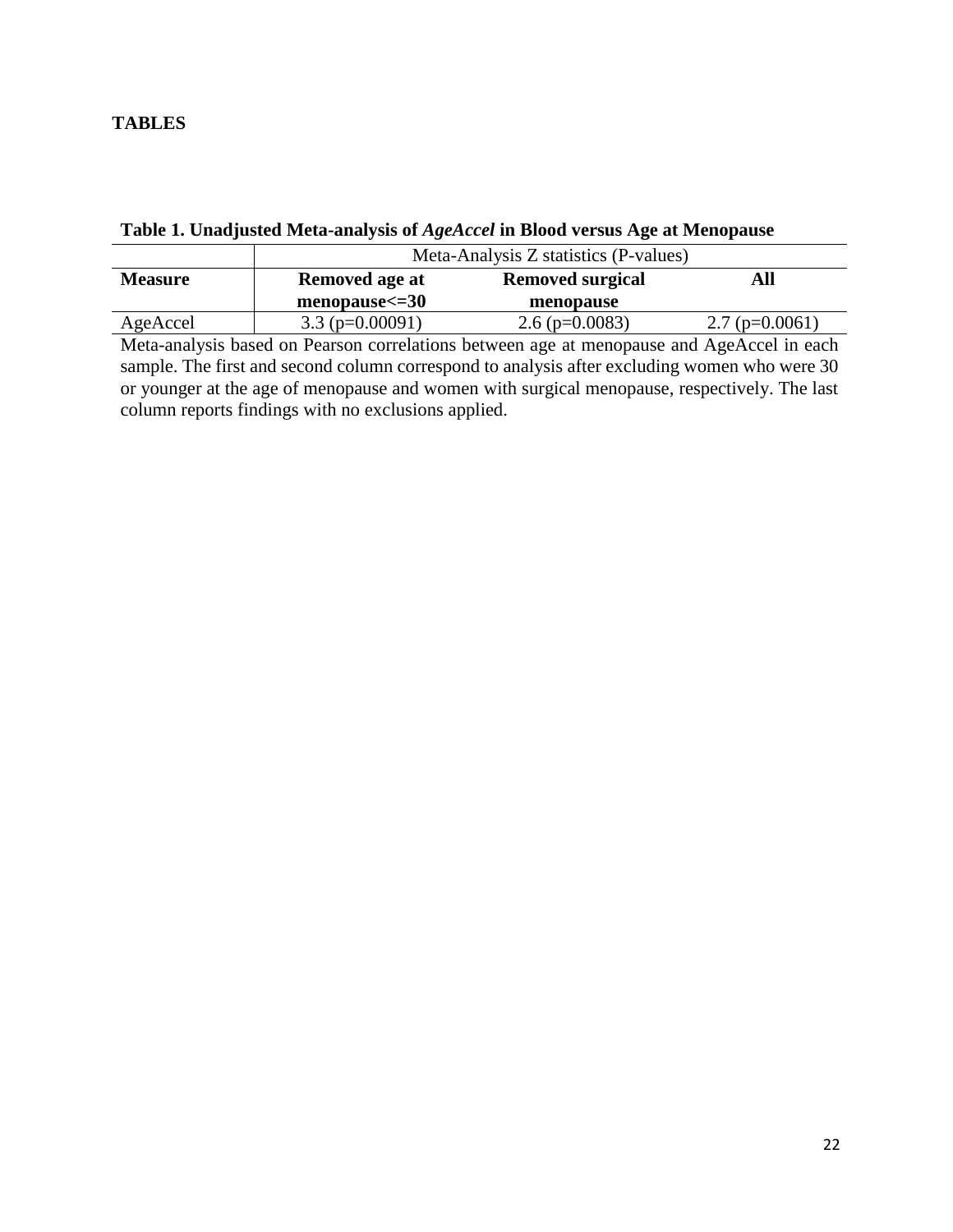| Beta Coefficient (P-value) |                 |                  |                 |                     |  |  |
|----------------------------|-----------------|------------------|-----------------|---------------------|--|--|
|                            | WHI             | <b>InCHIANTI</b> | <b>PEG</b>      | Meta P-Value        |  |  |
| AgeAccel                   |                 |                  |                 |                     |  |  |
| Age at Menopause           | $-0.063(0.001)$ | $-0.012(0.772)$  | $-0.060(0.350)$ | $8.32\times10^{-4}$ |  |  |
| Chronological Age          | 0.012(0.530)    | $-0.010(0.825)$  | $-0.051(0.305)$ |                     |  |  |
| Non-Hispanic               | 0.008(0.980)    |                  | $-5.113(0.201)$ |                     |  |  |
| <b>Black</b>               |                 |                  |                 |                     |  |  |
| Hispanic                   | $-0.918(0.008)$ |                  | $-1.905(0.321)$ |                     |  |  |
| Former Smoker              | $-0.312(0.234)$ | 0.446(0.648)     | $-1.177(0.238)$ |                     |  |  |
| <b>Current Smoker</b>      | $-0.189(0.666)$ | $-0.870(0.394)$  | $-1.378(0.613)$ |                     |  |  |
| <b>MHT</b>                 | 0.041(0.871)    | 0.940(0.368)     | 2.864(0.018)    |                     |  |  |
| Age at Menarche            | $-0.055(0.501)$ | 0.280(0.179)     | $-0.020(0.950)$ |                     |  |  |
| <b>PD</b> Status           |                 |                  | 1.075(0.282)    |                     |  |  |

**Table 2: Multivariate Meta-analysis of** *AgeAccel* **in Blood versus Age at Menopause**

We did not adjust for race/ethnicity in the models run for InCHIANTI, given that all participants are non-Hispanic white. For all models, women with age at menopause <30 years were excluded.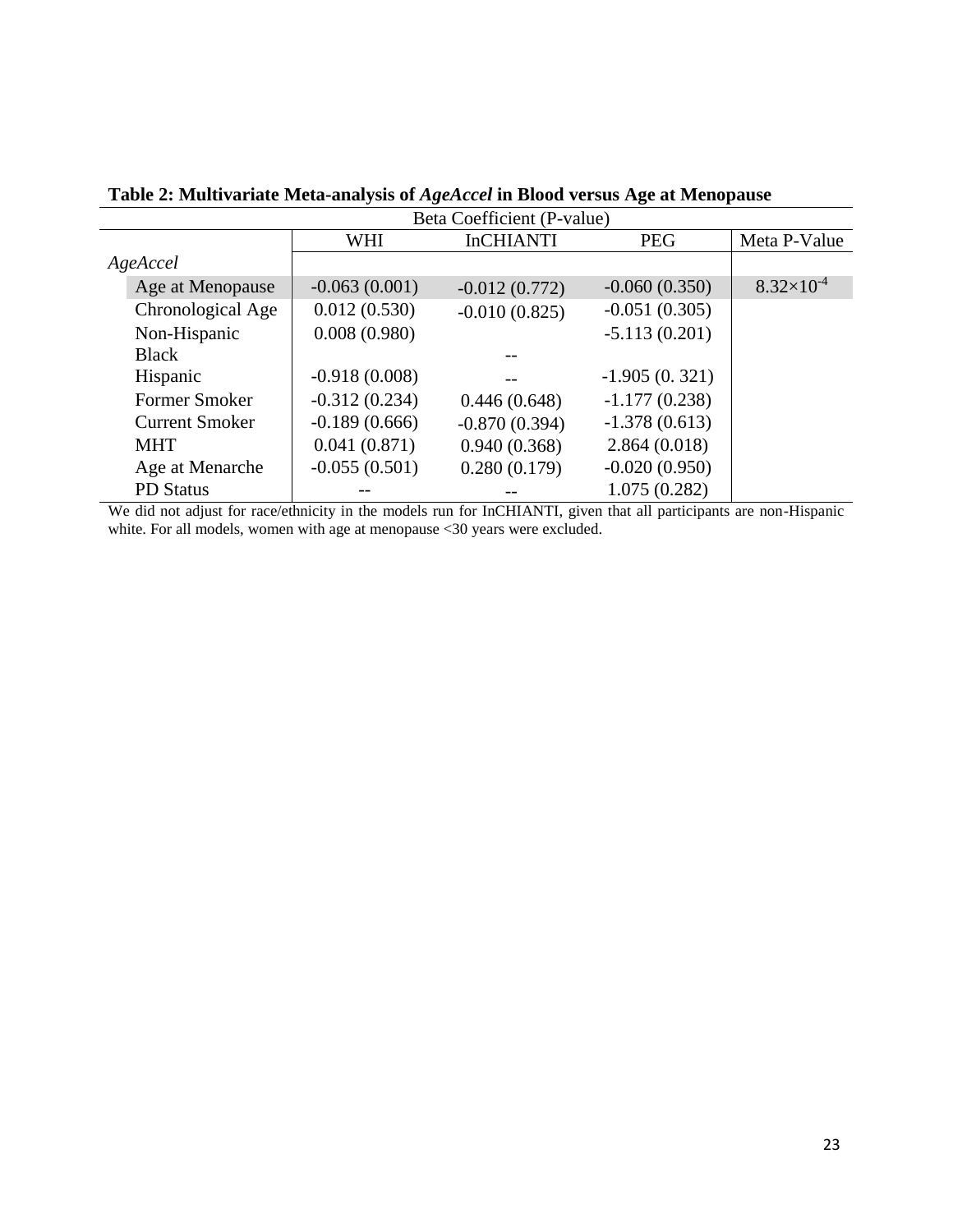**Table 3: GCTA Bivariate REML Results**

| $h^2$ of AgeAccel (SE)         | 0.651(0.13)     |
|--------------------------------|-----------------|
| $h^2$ of Age at Menopause (SE) | 0.384(0.14)     |
| $rG$ (Pvalue)                  | $-0.256(0.054)$ |
| $V(G)$ (SE)                    | 18.71 (3.90)    |
| $C(G)$ (SE)                    | $-4.70(3.69)$   |
| $V(e)$ (SE)                    | 10.03(3.61)     |
| $C(e)$ (SE)                    | 1.69(3.47)      |
| Vp(SE)                         | 28.74 (0.93)    |
| Log likelihood                 | $-9017.31$      |

*rG=Genetic correlation with age at menopause, V(G)=Genetic Variance; C(G)=Genetic Covariance with age at menopause; V(e)=Residual Variance; C(e)=Residual Covariance with age at menopause; h 2= Heritability (Proportion of Variance explained by all SNPs)*